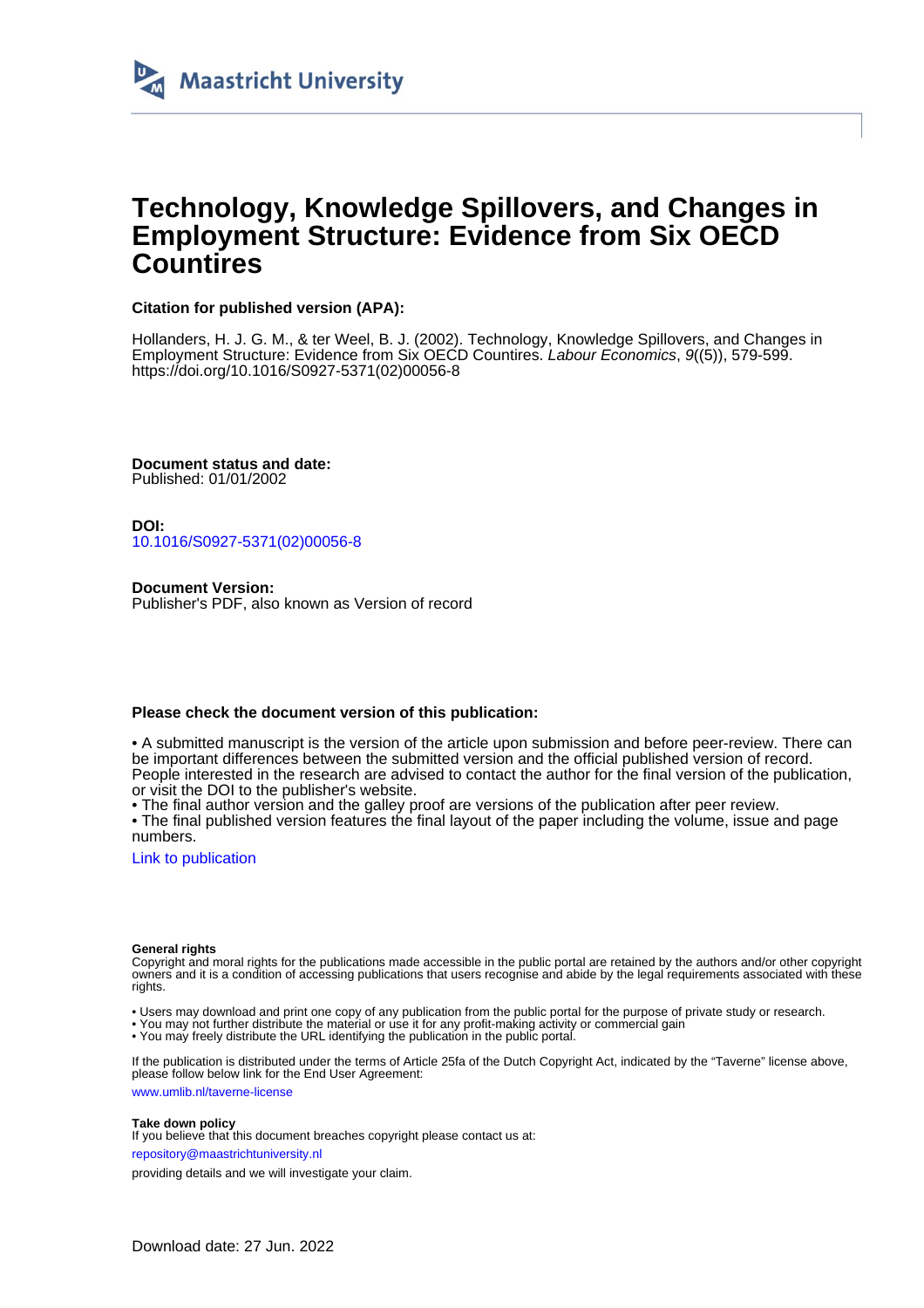

Labour Economics 9 (2002) 579 – 599



www.elsevier.com/locate/econbase

# Technology, knowledge spillovers and changes in employment structure: evidence from six OECD countries

# Hugo Hollanders<sup>1</sup>, Bas ter Weel\*

Maastricht Economic Research Institute on Innovation and Technology, Maastricht University, P.O. Box 616, 6200 MD Maastricht, Netherlands

Received 1 February 2001; received in revised form 1 October 2001; accepted 1 March 2002

#### Abstract

This paper investigates and compares changes in the employment structure in manufacturing in Finland, France, Germany, Japan, the United Kingdom and the United States in the period 1975 – 1995. Using data on employment by skill level and type and several measures of an industry's technological advancement, we find a positive relationship between skill upgrading and R&D intensity. Since technology has some characteristics of a public good, it is important to include into the analysis spillovers explaining the changes in employment structure. Including knowledge spillovers lowers the estimates for R&D intensity substantially and shows a significant impact of knowledge spillovers on skill upgrading. In addition, splitting the sample into high-tech and low-tech industries reveals that the joint impact of spillovers in explaining skill upgrading in low-tech industries is more important than the impact of R&D itself. Furthermore, using three different definitions of skill, we find different point estimates for the impact of technology variables on skill upgrading. The results reveal that both the development of technology (through R&D) and its application (through spillovers) is skilled-biased, and not just the development as is often assumed in previous work.

 $© 2002 Elsevier Science B.V. All rights reserved.$ 

JEL classification: J31; O30 Keywords: Skill-biased technological change; Wage differentials by skill; Knowledge spillovers

 $*$  Corresponding author. Tel.:  $+31-43-3883873$ .

E-mail addresses: h.hollanders@merit.unimaas.nl (H. Hollanders), b.terweel@merit.unimaas.nl (B. ter Weel). Tel.:  $+31-43-3883873$ .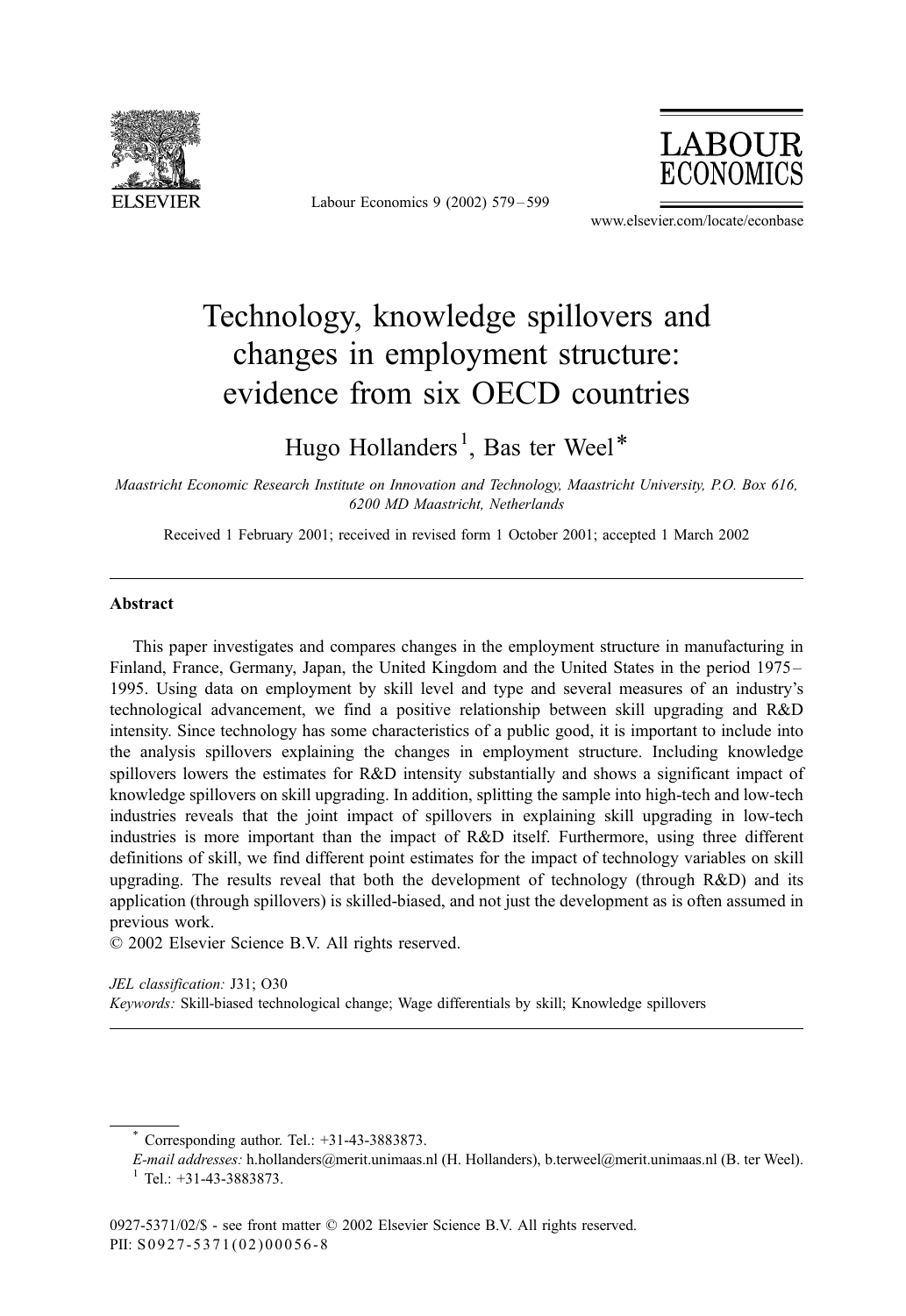# 1. Introduction

Wage inequality and educational wage differentials have increased substantially over the past two decades. Particularly in the United Kingdom and the United States, the widening of the wage structure has been pronounced (e.g. [Bound and Johnson, 1992; Juhn](#page-20-0) et al., 1993; Machin, 1996). At the same time, the employment structure within many sectors of industry has also been changing in favour of skilled workers (e.g. [Berman et al.,](#page-20-0) 1994; Doms et al., 1997; Machin and Van Reenen, 1998). These changes in the structure of wages and employment have coincided with surges in technological change such as the computerization of the workplace (e.g. [Autor et al., 1998; Borghans and ter Weel, 2001\)](#page-20-0) and capital deepening (e.g. [Murphy and Welch, 1992; Bartel and Sicherman, 1999\)](#page-21-0).<sup>2</sup> Not surprisingly, many studies have focussed on a causal relationship between the changing structure of wages and employment and the increase in the growth rate of the relative demand for more skilled workers driven by technological change.

The consensus in the debate is that changes in technology over the past two decades are responsible for the changes in the structure of wages and employment. Two pieces of evidence are often cited to explain these patterns of skill-biased technological change. First, the relative employment of more skilled workers has increased rapidly despite their higher wages, which is consistent with an outward shift of the production possibility frontier. Second, the employment of more skilled workers is positively correlated with capital intensity, R&D intensity and the introduction of new technologies. Most of the econometric literature has focussed on the United States. For example, [Bound and Johnson](#page-20-0) (1992), [Katz and Murphy \(1992\),](#page-21-0) [Murphy and Welch \(1992\),](#page-21-0) [Juhn et al. \(1993\),](#page-21-0) [Berman et](#page-20-0) al. (1994), [Doms et al. \(1997\),](#page-20-0) [Autor et al. \(1998\),](#page-20-0) [Goldin and Katz \(1998\),](#page-20-0) [Adams \(1999\),](#page-20-0) [Bartel and Sicherman \(1999\),](#page-20-0) [Krusell et al. \(2000\)](#page-21-0) and [Gould et al. \(2001\)](#page-20-0) provide strong evidence that the labour-market position of more-skilled workers has improved substantially. More recent work also focussed on cross-country comparisons. Studies aiming to compare the structure of wages and employment between countries are the collected papers in the conference volume of [Freeman and Katz \(1995\).](#page-20-0)<sup>3</sup>

From the literature investigating the effects of technological change on productivity, it is well known that not only technological change itself is important, but that there are significant effects of spillovers to explain productivity growth.<sup>4</sup> Since technology has many features of being a public good (widely applicable and hard to fully appropriate) and since the literature on endogenous growth theory (e.g. [Romer, 1990\)](#page-21-0) has stressed the importance of this feature, it might be important to investigate the role of spillovers in the

<sup>&</sup>lt;sup>2</sup> [Bartel and Sicherman \(1999\)](#page-20-0) use the following five measures to investigate the impact of technology on skilled labour demand: (i) total factor productivity; (ii) the ratio of investment in computers to total investments; (iii) the ratio of  $R&D$  funds to net sales; (iv) the number of patents used in a particular sector; and (v) the ratio of scientific and engineering employment to total employment. There findings suggest a strong positive correlation between these five measures of technological change and changes in wage and employment structures in favour of skilled workers in the United States.<br><sup>3</sup> [Chennells and Van Reenen \(1999\)](#page-20-0) and [Acemoglu \(2002\)](#page-20-0) provide overviews of this literature.

<sup>4</sup> See, e.g. [Jaffe \(1986\),](#page-21-0) [Verspagen \(1997a\)](#page-21-0) and [Soete and ter Weel \(1999\).](#page-21-0) [Griliches \(1992\)](#page-21-0) provides an elaborate overview of the literature searching for technology spillovers in general.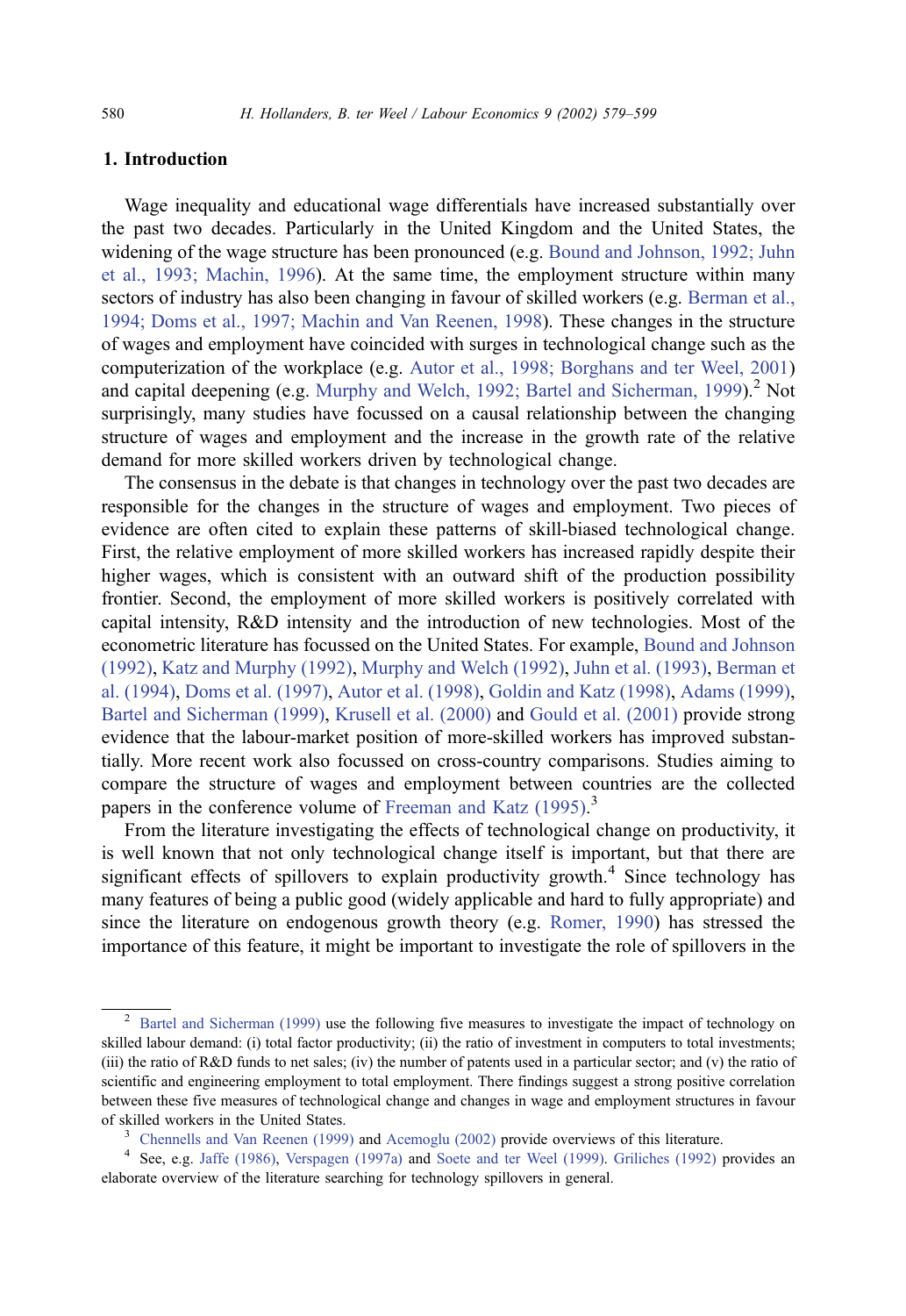debate on skill-biased technological change. When there is scope for spillovers and when there exists a complementary relationship between technology and more-skilled workers, not only the creation of technology but also its spread and utilization by means of spillovers is an important factor to account for. Among the several sources of technological change that have been proposed, R&D is among the most popular measures. The reason to choose R&D is that it is a directly observable indicator, which can be relatively easy correlated with the degree of skill upgrading and for which data are readily available. However, ''the level of knowledge in any one sector or industry not only is derived from own research and development investments but also is affected by the knowledge borrowed or stolen from other sectors or industries'' [\(Griliches, 1979, p. 100\).](#page-21-0) This means that the productivity of one sector or industry will depend not only on its own R&D expenditures but also on the effort put in R&D in other sectors or industries. Most studies neglect to a large extent such spillovers from one industry to another.<sup>5</sup>

A second issue is that most studies adopting an international perspective use the change in the share of nonproduction workers as an indication for skill upgrading. Although the distinction between production and nonproduction workers is probably correlated with the share of educated workers across industries both in levels and cross section, this is a rather crude measure to define ''unskilled'' and ''skilled'' labour, because it underestimates the concept of skill-biased technological change in two respects. First, not all production workers are unskilled, e.g. many skilled blue-collar workers, like some engineers, are classified as production workers. Second, not all nonproduction workers are skilled, e.g. clerks, service workers and shop and market sales workers are relatively unskilled whitecollar workers. Here we use a more comprehensive distinction made on the basis of four types of labour: white-collar and blue-collar high-skilled and low-skilled workers. This will enable us not only to make a distinction between blue and white-collar workers, but also between more and less skilled workers.

The contribution of this paper is that we adopt a more elaborate method to measure the importance of spillovers to explain skill upgrading and use more detailed information on the definition of skills to analyse changes in the employment shares of skilled workers. Besides using R&D and a wide spectrum of bilateral trade flows, this method also uses patent citations to examine the flows of ''knowledge'' between 22 manufacturing industries in six OECD countries (Finland, France, Germany, Japan, the United Kingdom and the United States) from 1975 to 1995. The results of this analysis, first suggested by [Putnam and Evenson \(1994\)](#page-21-0) and [Verspagen \(1997b\),](#page-21-0) can be summarized as follows. We find a positive relationship between skill upgrading and technological change measured by an industry's R&D intensity. Including knowledge spillovers lowers the estimates for R&D intensity substantially and shows a significant impact of knowledge spillovers on skill upgrading. In addition, splitting the sample into high-tech and low-tech industries

<sup>5</sup> [Machin and Van Reenen \(1998\)](#page-21-0) only consider a brief section based on a spillover study by [Coe and](#page-20-0) Helpman (1995), which suggests that spillovers may play an important role in explaining skill-biased technological change, because not only technology-creating but also technology-absorbing manufacturing industries may be affected in some way by innovations and new technologies.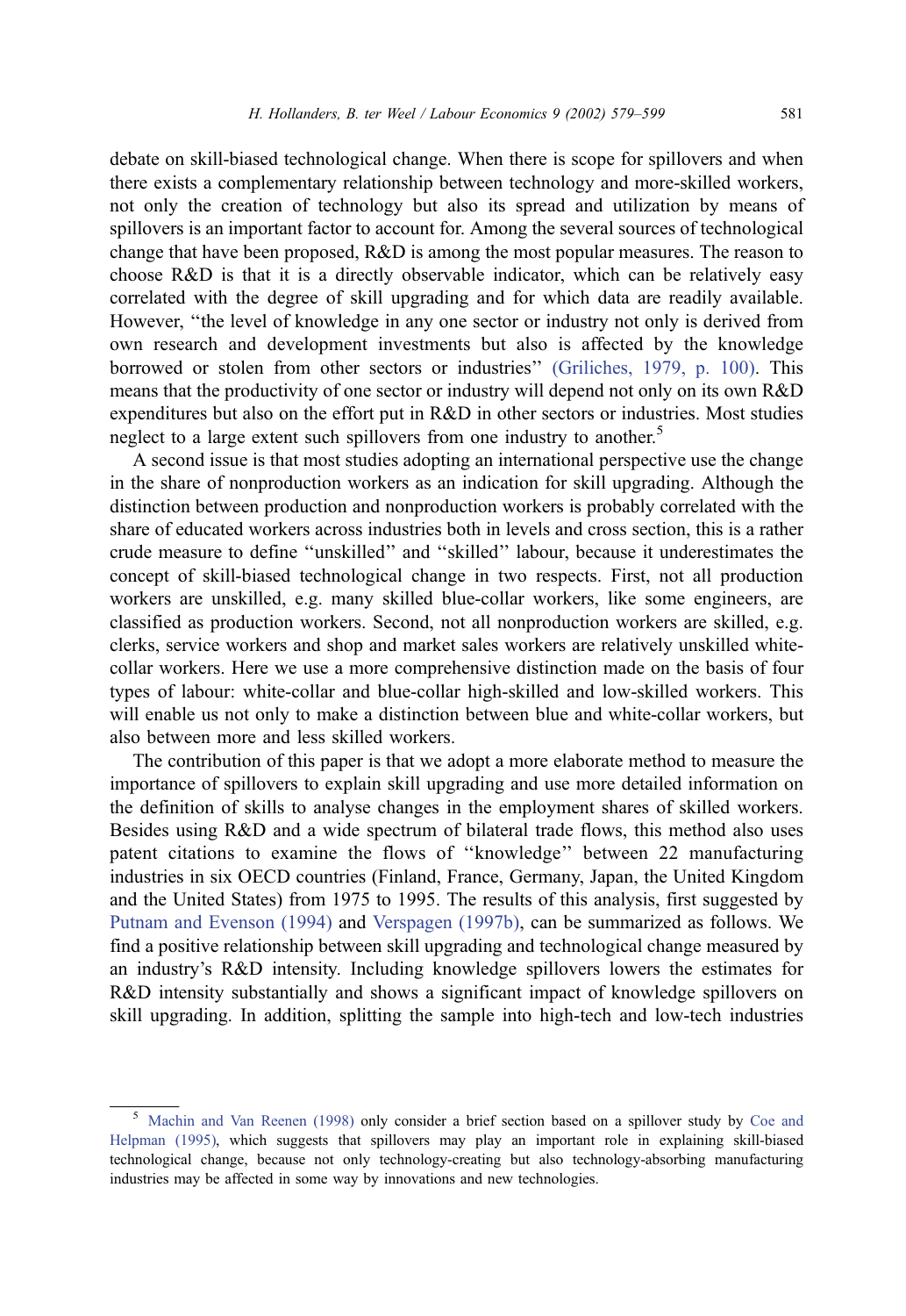reveals that the impact of spillovers in explaining skill upgrading in low-tech industries is more important than the impact of R&D itself. These results point at the importance of spillovers in explaining changing employment patterns resulting from technological change. In addition, the results reveal that both the development and application and spread of technology (measured by spillovers) is skill biased and not only the development, as often assumed in previous work.

The results regarding the more detailed information on skills are mixed. From a theoretical point of view, it seems obvious to split the sample of skilled and unskilled workers using human capital factors as distinctive features. A priori, it is important to make this distinction because our results indicate that white-collar high-skilled workers have profited most from recent technological change, a result already established in many studies using data on individual workers but never shown on an international manufacturing sector level. However, while the coefficients using different measures of skill differ, the differences are not statistically significant.

The remainder of this paper is organized as follows. First the data are described. Second, the econometric specification is presented. Third, the estimation results are presented. We end with some concluding remarks.

#### 2. Data description

We draw on a number of data sources to construct the industry-level panel data we use in our empirical approach. First, we use the Structural Analysis (STAN) database [\(OECD,](#page-21-0) 1998b) for data on investment and value added for 22 industries in all six countries. The STAN database includes estimates compatible with national accounts for measures such as production, value added, gross fixed capital formation, employment, labour compensation, exports and imports on an industry level for 22 OECD countries.<sup>6</sup>

Second, we use the Analytical Business Enterprise Research and Development (ANBERD) database [\(OECD, 1999\)](#page-21-0) for R&D expenditures. The ANBERD database has been developed to provide a consistent database that overcomes the problems of international comparability and breaks in the time series of the official business enterprise R&D as provided by the OECD member countries. ANBERD includes data on R&D expenditures on an industry level for 15 OECD countries. Combining the data on value added from STAN and the R&D expenditures from ANBERD, we define high-, medium-

<sup>6</sup> The 22 industries included in our analysis (ISIC Revision 2 code in parentheses) are: Food, beverages and tobacco (31), Textiles, apparel and leather (32), Wood products and furniture (33), Paper, paper products and printing (34), Other chemicals (351+352-3522), Pharmaceuticals (3522), Refined oil and related products (353 + 354), Rubber and plastic products (355 + 356), Glass, stone and clay (36), Ferrous metals (371), Nonferrous metals (372), Metal products (381), Nonelectrical machinery (382–3825), Office and computing equipment (3825), Electrical machinery (383 – 3832), Radio, TV and communication equipment (3832), Shipbuilding (3841), Automobiles (3843), Aerospace (3845), Other transport (384 – 3841 – 3843 – 3845), Instruments (385) and Other manufacturing (39).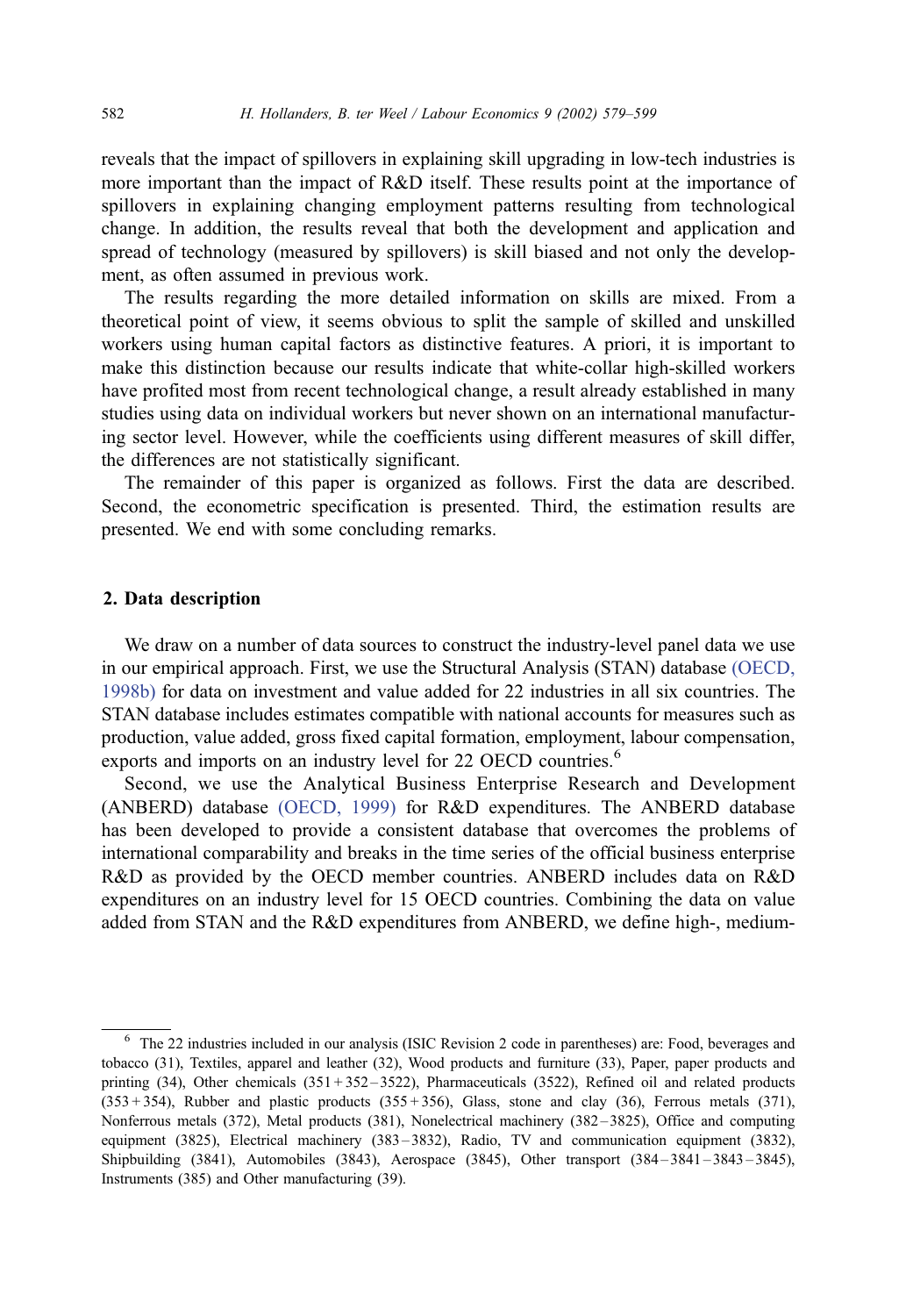|                        | 1975  | 1980  | 1985  | 1990  | 1995  |
|------------------------|-------|-------|-------|-------|-------|
| Finland                | 0.033 | 0.037 | 0.048 | 0.055 | 0.057 |
| High-tech industries   | 0.169 | 0.172 | 0.183 | 0.195 | 0.200 |
| Medium-tech industries | 0.044 | 0.045 | 0.049 | 0.051 | 0.052 |
| Low-tech industries    | 0.015 | 0.015 | 0.016 | 0.016 | 0.015 |
| France                 | 0.051 | 0.057 | 0.069 | 0.069 | 0.070 |
| High-tech industries   | 0.211 | 0.210 | 0.226 | 0.225 | 0.225 |
| Medium-tech industries | 0.054 | 0.061 | 0.073 | 0.071 | 0.072 |
| Low-tech industries    | 0.010 | 0.010 | 0.012 | 0.011 | 0.012 |
| Germany                | 0.045 | 0.055 | 0.063 | 0.067 | 0.071 |
| High-tech industries   | 0.142 | 0.141 | 0.143 | 0.164 | 0.166 |
| Medium-tech industries | 0.066 | 0.080 | 0.084 | 0.084 | 0.085 |
| Low-tech industries    | 0.004 | 0.009 | 0.013 | 0.011 | 0.011 |
| Japan                  | 0.052 | 0.048 | 0.064 | 0.077 | 0.072 |
| High-tech industries   | 0.135 | 0.113 | 0.134 | 0.156 | 0.150 |
| Medium-tech industries | 0.071 | 0.059 | 0.070 | 0.085 | 0.082 |
| Low-tech industries    | 0.018 | 0.017 | 0.023 | 0.025 | 0.021 |
| United Kingdom         | 0.069 | 0.090 | 0.072 | 0.070 | 0.073 |
| High-tech industries   | 0.259 | 0.363 | 0.251 | 0.216 | 0.226 |
| Medium-tech industries | 0.058 | 0.063 | 0.056 | 0.070 | 0.069 |
| Low-tech industries    | 0.019 | 0.016 | 0.011 | 0.012 | 0.013 |
| <b>United States</b>   | 0.082 | 0.093 | 0.108 | 0.097 | 0.099 |
| High-tech industries   | 0.309 | 0.303 | 0.324 | 0.270 | 0.275 |
| Medium-tech industries | 0.070 | 0.081 | 0.075 | 0.084 | 0.082 |
| Low-tech industries    | 0.015 | 0.019 | 0.019 | 0.017 | 0.018 |

<span id="page-5-0"></span>Table 1 R&D intensity in manufacturing, 1975 – 1995

R&D intensity is computed as R&D/value added. The high-tech industries are Aerospace (3845), Office and computing equipment (3825), Electrical machinery (383–3832), Pharmaceuticals (3522) and Instruments (385). The medium-tech industries are Other chemicals  $(351 + 352 - 3522)$ , Rubber and plastic products  $(355 + 356)$ , Nonferrous metals (372), Nonelectrical machinery (382-3825), Radio, TV and communication equipment (3832), Automobiles (3843), Other transport (384 – 3841 – 3843 – 3845) and Other manufacturing (39). The lowtech industries are Food, beverages and tobacco (31), Textiles, apparel and leather (32), Wood products and furniture (33), Paper, paper products and printing (34), Refined oil and related products (353 + 354), Glass, stone and clay (36), Ferrous metals (371), Metal products (381) and Shipbuilding (3841).

and low-tech industries depending on an industry's R&D-intensity.<sup>7</sup> In Table 1, we report the R&D intensities of these three levels of technological advancement and a country's total R&D intensity in manufacturing. R&D intensity is defined as the ratio of spending on

<sup>7</sup> The high-tech industries are Aerospace (3845), Office and computing equipment (3825), Electrical machinery (383 – 3832), Pharmaceuticals (3522) and Instruments (385). The medium-tech industries are Other chemicals  $(351 + 352 - 3522)$ ,Rubberand plastic products $(355 + 356)$ , Nonferrous metals $(372)$ , Nonelectrical machinery $(382 -$ 3825), Radio, TVand communication equipment (3832), Automobiles (3843), Other transport (384 – 3841 – 3843 – 3845) and Other manufacturing (39). The low-tech industries are Food, beverages and tobacco (31), Textiles, apparel and leather (32), Wood products and furniture (33), Paper, paper products and printing (34), Refined oil and related products  $(353 + 354)$ , Glass, stone and clay  $(36)$ , Ferrous metals  $(371)$ , Metal products  $(381)$  and Shipbuilding  $(3841)$ .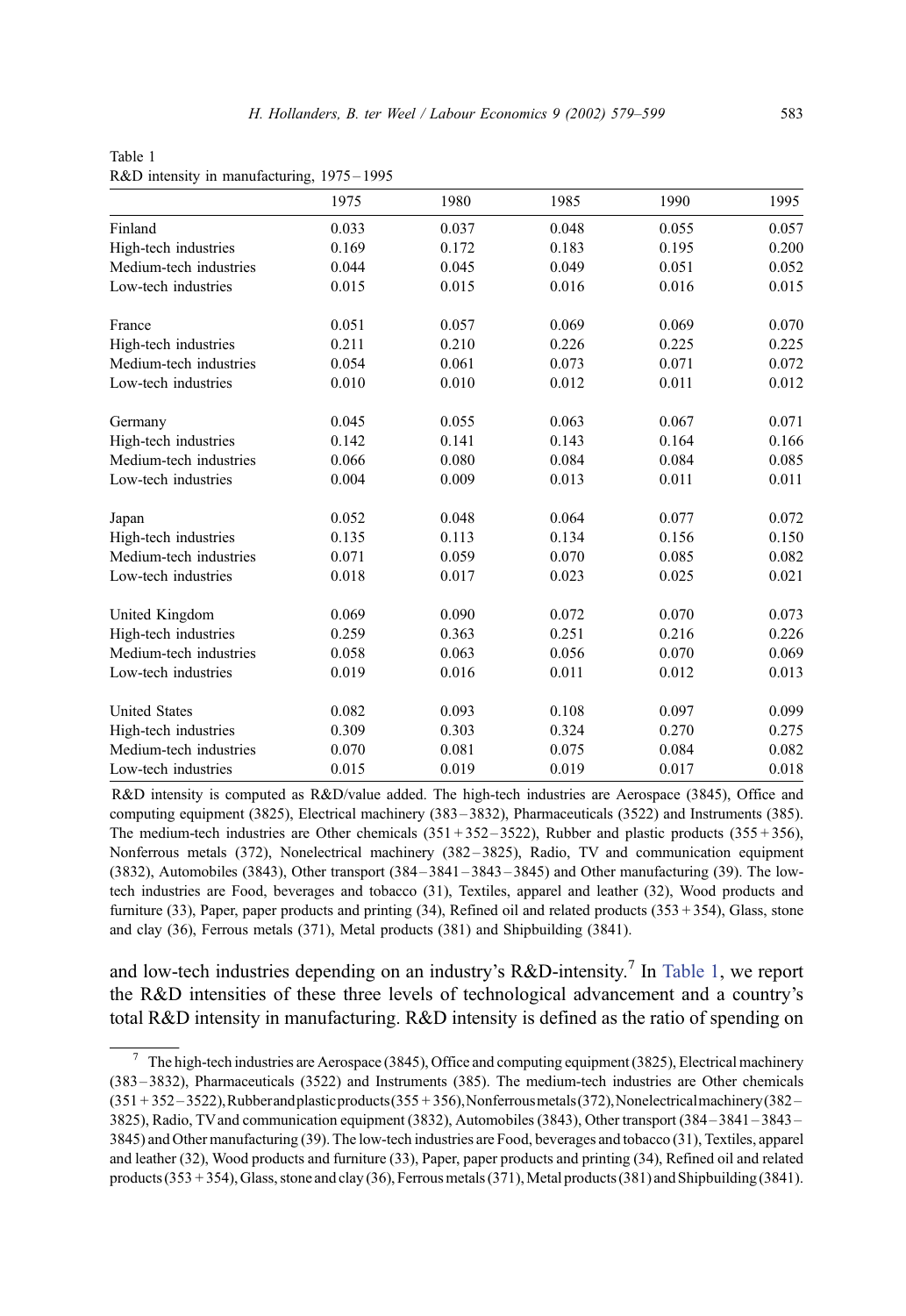R&D in year  $t$  and an industry's value added in the same year. From the intensities reported in [Table 1,](#page-5-0) it is clear that R&D intensity is highest in US manufacturing and lowest in Finnish manufacturing. In addition, R&D intensity is highest in the high-tech industries in all countries and comparable ratios, relative to total R&D intensity, are obtained for all countries. R&D intensity in the low-tech industries lies between 1% and 2.5%, whereas R&D intensity in the high-tech industries is much higher and dispersed between countries (between 11% and 36%).

Third, the Bilateral Trade database (BTD) [\(OECD, 1998a\)](#page-21-0) for international trade data is used to calculate import shares as applied in our spillover analysis. For 23 OECD countries, BTD shows both imports and exports by industry from one country (or geographical area) to another.

Fourth, data on skill decomposition were provided by the OECD secretariat and described in a detailed way in a OECD background paper by [Colecchia and Papacon](#page-20-0)stantinou (1996). We divide the manufacturing workforce into four categories: white-collar high- and low-skilled and blue-collar high- and low-skilled labour. In the cases where data were available in ISCO-88 format, occupations were aggregated by the OECD secretariat at different levels as follows: White-collar high-skilled: legislators, senior officials and managers, professionals, technicians and associate professionals (including scientists and engineers). White-collar low-skilled: clerks, service workers, shop and market sales workers. Blue-collar high-skilled: skilled agricultural and fishery workers, craft and related trade workers. Blue-collar low-skilled: plant and machine operators and assemblers, elementary occupations. In [Table 2,](#page-7-0) we report the employment shares of high-skilled and nonproduction workers for each country. High-skilled workers are defined as whitecollar and blue-collar high-skilled workers, and nonproduction workers are defined as white-collar workers. From [Table 2,](#page-7-0) it can be read that there are substantial differences in the employment shares and that it is likely to influence the analysis of changing employment shares. For example, the high-skilled workers' employment shares in Finland and Japan are (more than) twice the employment shares of nonproduction workers. For the United States, both employment shares are rather comparable, whereas the employment shares differ also substantially in France, Germany and the United Kingdom. Hence, a priori, it seems quite natural and important to distinguish between different definitions of "skilled" labour.

Finally, patent application data by the European Patent Office (EPO) are used to measure knowledge spillovers between industries by means of a patent spillover matrix [\(Verspagen, 1997b\).](#page-21-0) An EPO patent is assigned several International Patent Classification (IPC) codes, one main IPC code, referring to the technological class that best describes the main application of the knowledge claimed in the patent, and several supplementary IPC codes, referring to other technological classes best describing supplementary knowledge described by the patent. The patent spillover matrix is calculated by first assigning each patent to a specific industry by using a concordance scheme between IPC codes and ISIC codes.<sup>8</sup> The main IPC codes were used to identify the producing or spillover-generating

<sup>&</sup>lt;sup>8</sup> Almost 400,000 patent applications over the period 1979–1994 are used in constructing the patent spillover matrix.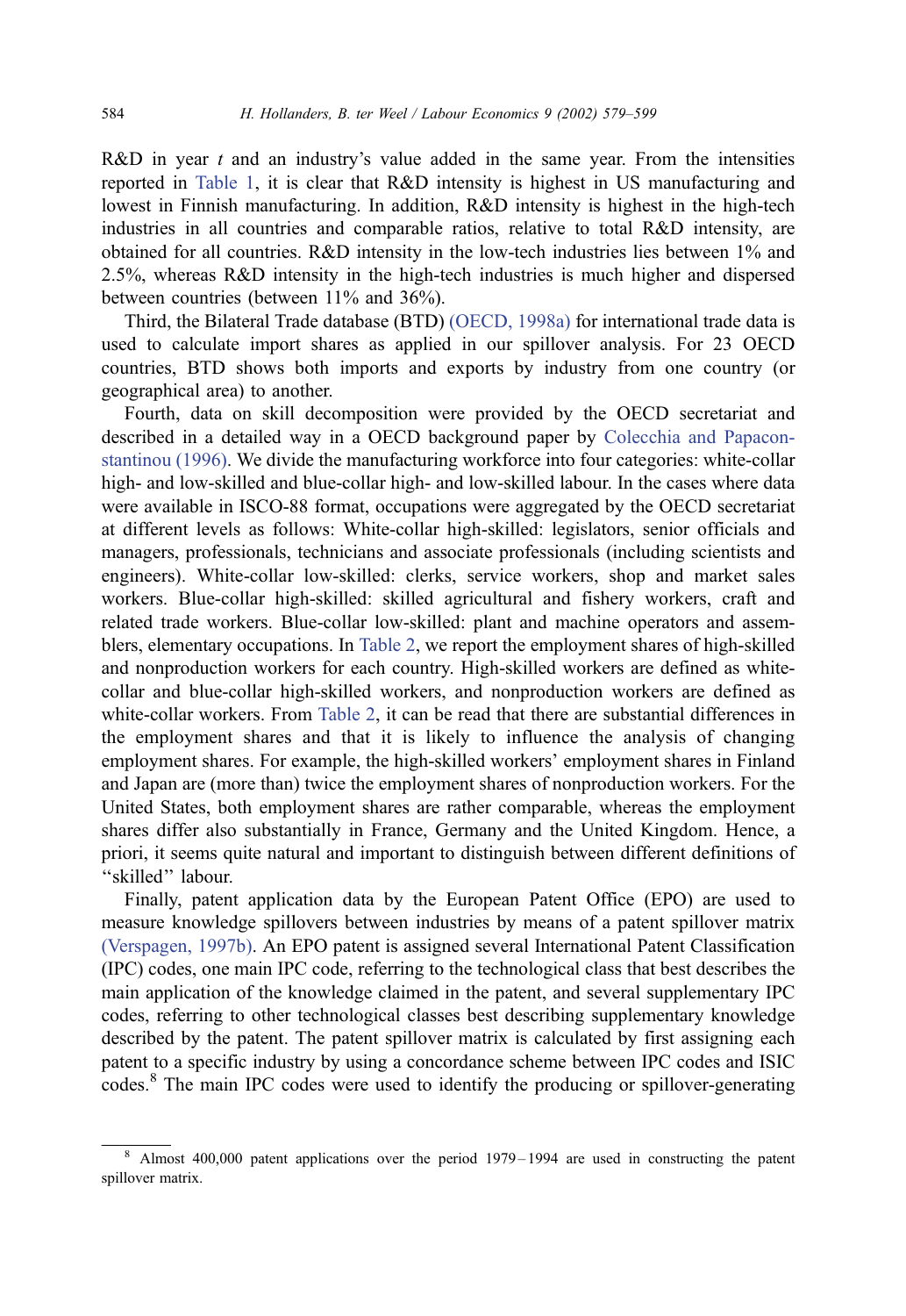<span id="page-7-0"></span>Table 2

High-skilled and nonproduction workers' employment shares in manufacturing, 1975 – 1995

|                       | 1975  | 1980  | 1985  | 1990  | 1995  |
|-----------------------|-------|-------|-------|-------|-------|
| Finland               |       |       |       |       |       |
| High-skilled workers  | 0.581 | 0.582 | 0.601 | 0.616 |       |
| Nonproduction workers | 0.271 | 0.273 | 0.324 | 0.351 |       |
| France                |       |       |       |       |       |
| High-skilled workers  |       | 0.384 | 0.413 | 0.445 |       |
| Nonproduction workers |       | 0.295 | 0.319 | 0.345 |       |
| Germany               |       |       |       |       |       |
| High-skilled workers  |       | 0.529 | 0.554 | 0.575 |       |
| Nonproduction workers |       | 0.318 | 0.345 | 0.362 |       |
| Japan                 |       |       |       |       |       |
| High-skilled workers  |       | 0.709 | 0.669 | 0.663 |       |
| Nonproduction workers |       | 0.290 | 0.309 | 0.341 |       |
| United Kingdom        |       |       |       |       |       |
| High-skilled workers  |       | 0.535 | 0.557 | 0.571 | 0.594 |
| Nonproduction workers |       | 0.339 | 0.364 | 0.364 | 0.389 |
| <b>United States</b>  |       |       |       |       |       |
| High-skilled workers  |       | 0.380 | 0.383 | 0.388 | 0.396 |
| Nonproduction workers |       | 0.331 | 0.334 | 0.342 | 0.320 |

High-skilled workers are defined as legislators, senior officials and managers, professionals, technicians and associate professionals, skilled agricultural and fishery workers and craft and related trade workers. Nonproduction workers are defined as legislators, senior officials and managers, professionals, technicians and associate professionals, clerks, service workers and shop and market sales workers. France refers to 1982, 1985 and 1990, the United Kingdom to 1981, 1984, 1988 and 1992 and the United States to 1983, 1985, 1990 and 1994.

industry, and the supplementary IPC codes to identify the knowledge- or spilloverreceiving industries. The value in each cell in the spillover matrix, as shown in the Appendix A at the end of this paper, is equal to the ratio of the number of patents assigned to the combination of the producing and receiving industry divided by the row total. As such, each cell represents the fraction of total patents produced by one industry spilling over to another industry.<sup>9</sup> Calculating column totals shows that Office and computing equipment, Pharmaceuticals, Instruments, Metal products and Automobiles are the largest spillover-receiving industries, whereas generally the industries with the lowest R&D intensities are receiving the least spillovers from other sectors.

The measurement of technology is a well-known problem. Many studies rely upon input measures such as the R&D intensity (R&D relative to value added) of a firm, industry or country to measure productivity. In doing so, they are not able to measure the efficiency of the R&D process and the spillover effects the innovation process generates.

<sup>9</sup> It is important to note that the diagonal of the matrix with respect to the calculation of the domestic knowledge stock is put at zero to exclude the problem of multicollinearity.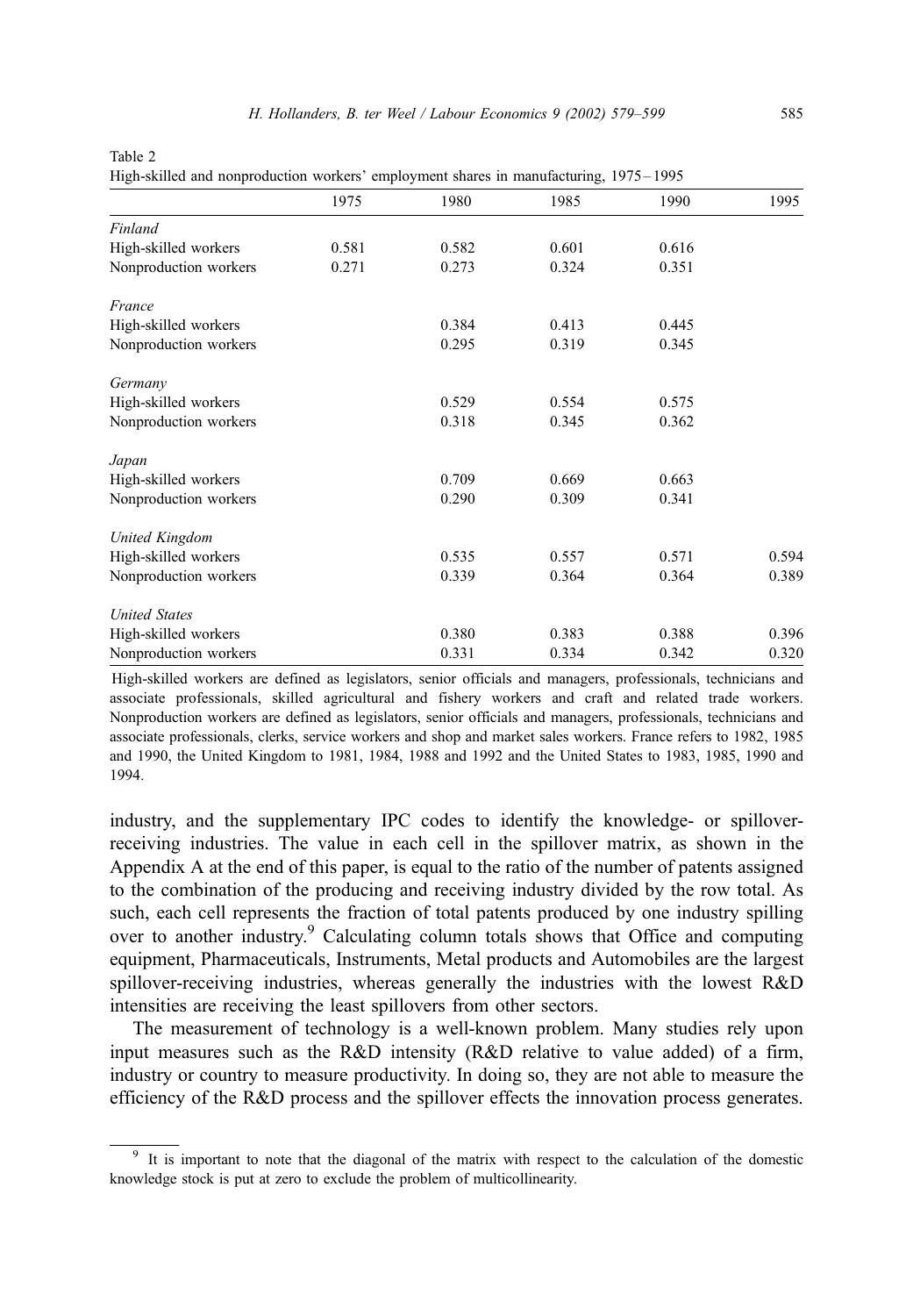Efficiency has been measured by looking for example at patent counts and spillovers have been measured by investigating R&D efforts by other firms, industries or countries. In this paper, we follow a strategy developed in [Verspagen \(1997a\)](#page-21-0) to capture the inputs, efficiency and spillovers of the process of innovation. We do so by taking into account knowledge spillovers from one industry to the other, as described by the matrix discussed above.

[Griliches \(1979\)](#page-21-0) made a distinction between rent spillovers and knowledge spillovers. Rent spillovers are caused by the fact that the producer of the innovation is unable to capture the full rents resulting from the new product. Knowledge spillovers are more central to the debate on the changing employment structures observed since the 1980s. In contrast to rent spillovers, knowledge spillovers are not embodied in goods, and thus do not occur in relation to market transactions. Knowledge spillovers are related to the partly public character of knowledge and may occur when information is exchanged between people of different firms at, e.g. conferences, when a worker moves from one plant to another, or when a patent is disclosed. The most important property of such spillovers is that the relevant knowledge is transferred from one firm to another, without the receiving firm having to pay for it.

To construct an estimate of the industry R&D spillovers, [Jaffe \(1986\)](#page-21-0) has introduced a technical similarity method that measures for each firm the available pool of outside R&D, with the R&D of other firms being weighted inversely to their estimated technical distance from each others research results. Here we apply a similar method to measure ''knowledge'' spillovers using a technology flow matrix (available from Appendix A). The technology class is taken as an indicator of the industry that generates the knowledge, and the supplementary technology class is taken as an indicator of a spillover-receiving firm. This matrix is used to construct ''indirect R&D stocks'' by summing R&D performed by firms in different industrial sectors and different countries, which enables us to measure the extent to which an industry profits from R&D efforts in another industry.<sup>10</sup> This is a more rigorous approach than the one applied in [Coe and Helpman \(1995\),](#page-20-0) because we assume a more advanced weighting scheme for sectoral technology linkages; these linkages are based on the data compiled from the EPO data. Their analysis is also modified here, because the matrix is used in such a way that it is able to capture intersectoral spillovers, while import shares capture the international extent and distribution of spillovers. [Coe and Helpman \(1995\)](#page-20-0) implicitly use equal fixed weights for both measures by not splitting them in these two components.<sup>11</sup>

<sup>&</sup>lt;sup>10</sup> The construction of the matrix used here can be compared to Scherer's technology flow tables [\(Scherer,](#page-21-0) 1982) and to the one known as the Yale matrix constructed by [Putnam and Evenson \(1994\)](#page-21-0) and applied by [Kortum and Putnam \(1997\).](#page-21-0) However, the Yale matrix is aimed at measuring ''rent'' spillovers, while the matrix we use is aimed at measuring "knowledge" spillovers. Two other matrices constructed by [Verspagen \(1997b\)](#page-21-0) are aimed at (i) measuring "rent" spillovers, as in [Griliches \(1979\),](#page-21-0) and (ii) measuring spillovers on the basis of patent citation information using data from the United States Patent and Trademark Office (USPTO), as in [Putnam](#page-21-0) and Evenson (1994). These latter two measures can be considered special cases of the measures of knowledge spillovers we consider.

<sup>&</sup>lt;sup>11</sup> [Keller \(1998\)](#page-21-0) also provides a critical assessment of the findings of [Coe and Helpman \(1995\).](#page-20-0) He finds that it is doubtful that patterns of international trade by themselves are important in driving R&D spillovers.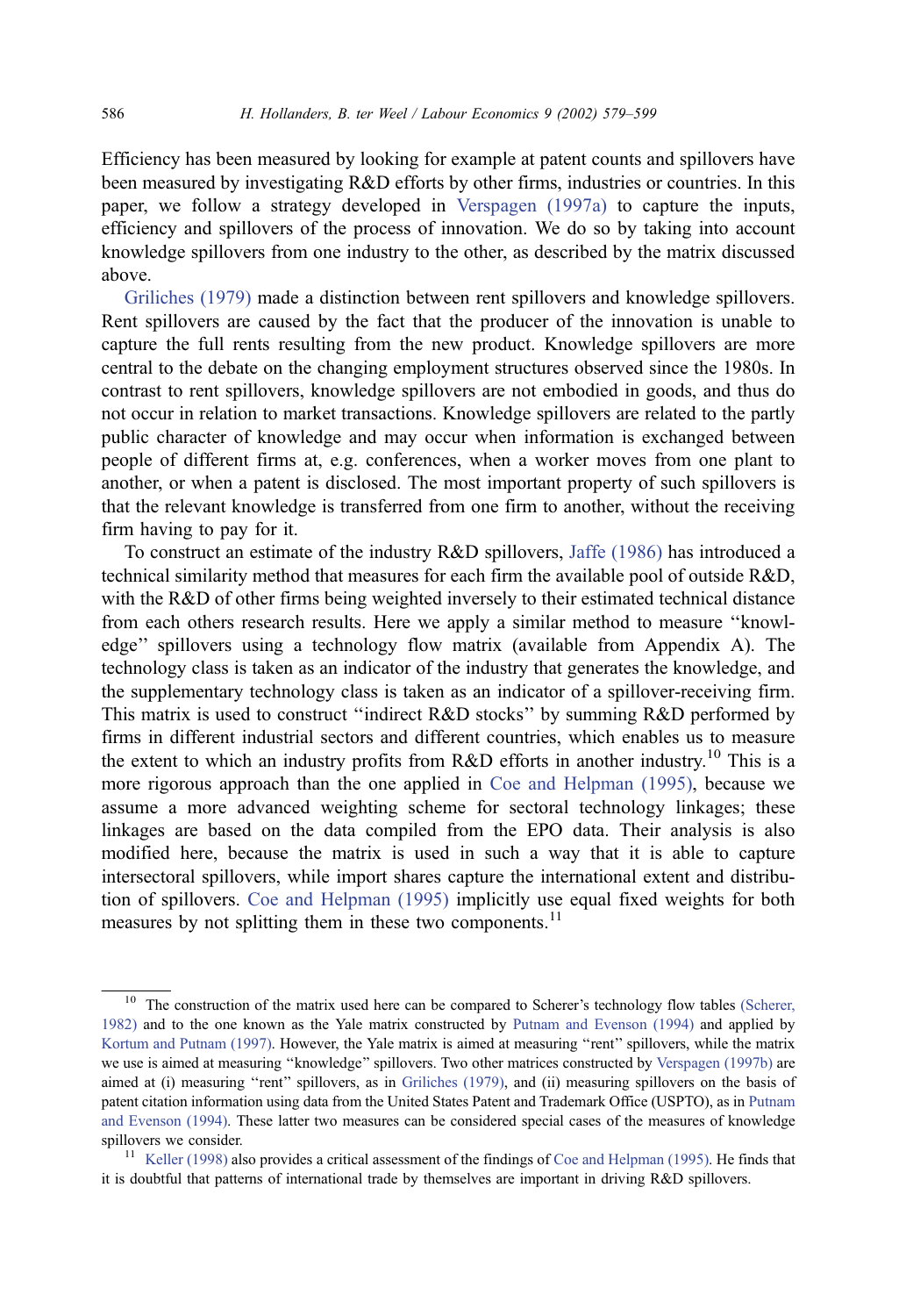### 3. Econometric model

Much of the empirical literature investigating changes in the employment structure are done in the context of a flexible functional form. The most popular functional form is the translog model, which is often interpreted as a second-order approximation to an unknown functional form.<sup>12</sup> Following the initial approach of Christensen et al.  $(1973)$ , assume that the employment share of group s is a function  $s = g(\ln x_1, \ldots, \ln x_0)$ . Then, by expanding this function in a second-order Taylor series around the mean of the respective x's and interpreting the derivatives as coefficients, we obtain

$$
s = \beta_0 + \sum_{q=1}^{Q} \beta_q \ln x_q + \frac{1}{2} \sum_{q=1}^{Q} \sum_{r=1}^{Q} \gamma_{qr} \ln x_q \ln x_r + \varepsilon.
$$
 (1)

Eq.  $(1)$  is the equation we would like to estimate. In this equation, s is the employment share of a group of workers and the group of  $x$ 's one might think of are the capital stock, value added, the relative wage rate of this group and measures of technology such as R&D intensity, the number of patents and spillovers from one sector to the other.

In particular, the function explaining the employment share of skilled workers in industry  $i$  in country  $j$  in year  $t$  is

$$
s_{ijt} = \beta_{0ij} + \beta_{1j} \ln K_{ijt} + \beta_{2j} \ln Y_{ijt} + \beta_{3j} TECH_{ijt} + \beta_{4j} \ln (W^s / W^u)_{ijt},
$$
\n(2)

where  $Y_{ijt}$  is value added,  $K_{ijt}$  is the physical capital stock,  $TECH_{ijt}$  is a measure of the stock of technology and *W* are the wage rates for skilled and unskilled workers.

There are two problems we have to encounter before estimating Eq. (2). The first problem with estimating Eq. (2) is the correlated industry-specific fixed effect  $\beta_{0ii}$ . This problem can be overcome by time differencing Eq. (2). The second problem is the wage variables. Estimating employment shares, wages are endogenous and might therefore lead to estimation results that have to be interpreted with caution. In the absence of an appropriate instrument, [Machin and Van Reenen \(1998\)](#page-21-0) suggest to replace the relative wage rates by country-specific time dummies  $D_{it}$ . Another important observation from Eq. (2) is that  $s_{ijt}$  reflects the share of skilled workers in total employment, not total costs. This allows us to estimate the equation under the assumption that the underlying production function is assumed to exist of only two variable factors of production, i.e. skilled and unskilled labour. Capital and technology stocks are assumed to be quasi-fixed (see, e.g. [Adams, 1999\)](#page-20-0). Encountering both

<sup>&</sup>lt;sup>12</sup> See, e.g. [Betts \(1997\),](#page-20-0) [Machin and Van Reenen \(1998\),](#page-21-0) [Adams \(1999\)](#page-20-0) and [Goux and Maurin \(2000\).](#page-20-0) [Betts](#page-20-0) (1997) estimates a model to show to what extent technological change has been neutral in Canadian manufacturing. [Adams \(1999\)](#page-20-0) investigates whether research and development and capital lead to a skill bias in US manufacturing. [Goux and Maurin \(2000\)](#page-20-0) apply a translog function to see whether technological change has been neutral in France over the past 30 years. Finally, the paper by [Machin and Van Reenen \(1998\)](#page-21-0) comes closest to our analysis. They estimate to what extent technological change is causing wage inequality and changes in the employment structure of France, Germany, Japan, Sweden, the United Kingdom and the United States.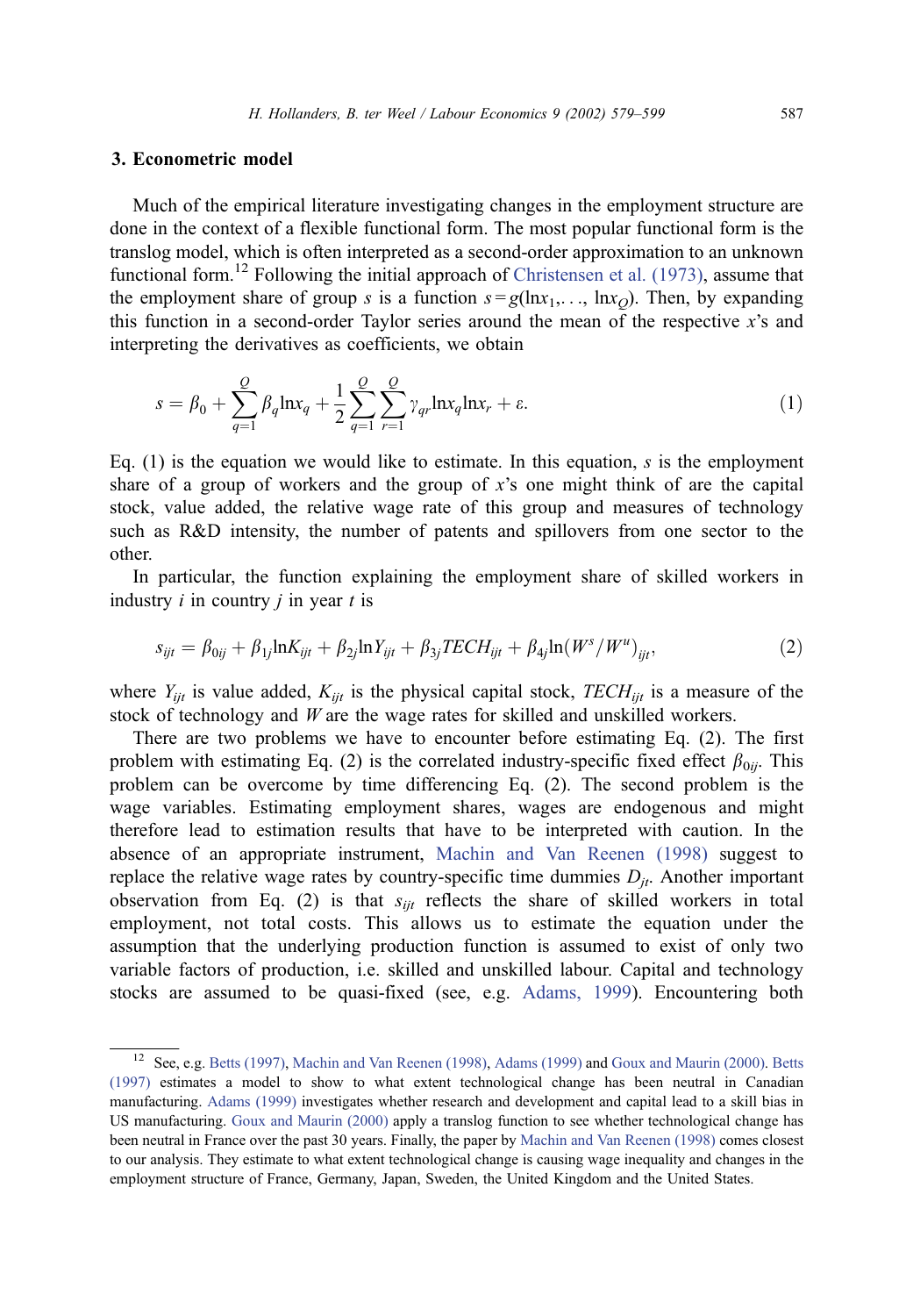problems and assuming capital and technology to be quasi-fixed, the equation for estimation becomes the following:

$$
\Delta s_{ijt} = \beta_{1j} \Delta ln K_{ijt} + \beta_{2j} \Delta ln Y_{ijt} + \beta_{3j} \Delta TECH_{ijt} + \beta_{4j} D_{jt} + \varepsilon_{ijt},\tag{3}
$$

with the  $\Delta$ 's being a difference operator and  $\varepsilon_{iit}$  a random error term.

The variable of main interest in this paper is  $\Delta TECH$ . Most studies use the ratio of the flow of R&D expenditures to value added as a measure of change in the technology stock. Some have also incorporated the number of patents granted to an industry relative to value added. These variables are crude approximations of the inputs  $(R&D)$  and efficiency (patents) of the process of technology creation. However, most studies neglect the importance and potential scope for spillovers from one sector to the other. Since spillovers have been found important in explaining productivity in OECD countries, they are likely to be also important in explaining employment shares.

For the purpose of this paper, the three main problems in defining spillovers are the following. First, since spillovers are externalities arising from the public good nature of technology, it is hard to measure them. Second, putting R&D spillovers, as most studies on spillovers do, and an industry's own R&D in one equation might lead to identification problems. Third, using only R&D spillovers captures the input of the innovation process but does not reveal any information on its success rate. To encounter these problems, we do not use a measure of spillovers based solely on ''technology'' but based on ''knowledge''.

First, the capital and own R&D stock are determined, using the perpetual inventory method, as

$$
K_t = (1 - \varphi)K_{t-1} + I_{K_t},\tag{4}
$$

and

$$
RD_t = (1 - \chi)RD_{t-1} + I_{RD_t},\tag{5}
$$

where  $\varphi$  and  $\chi$  are the depreciation rates with respect to the capital and own R&D stock, respectively, and  $I_{K}$  and  $I_{RD}$  equal the (annual) investments in both stocks. The initial capital and knowledge stocks are defined in the following manner  $K_0 = (I_{K_1})/(\varphi + 0.05)$  and  $RD_0=(I_{RD_1})/(\chi+0.05)$ . This is in line with the definitions suggested by [Griliches \(1980\).](#page-21-0) Following [Adams \(1999\),](#page-20-0) we take into account an annual depreciation rate of 5% for the capital stock and 15% for the knowledge stock.<sup>13</sup>

The domestic indirect knowledge stock  $(IRD)$  for industry *i* is defined as

$$
IRD_{it} = \sum_{k} \omega_{ik} RD_{kt} (1 - m_{kt}), \qquad (6)
$$

and the foreign knowledge stock (IRF) for the same industry is defined as

$$
IRF_{it} = \sum_{f=1}^{F} \sum_{k} \omega_{ik} RD_{jkt} n_{jkt} m_{kt}.
$$
\n(7)

<sup>&</sup>lt;sup>13</sup> Taking other reasonable rates of depreciation does not change the estimation results substantially.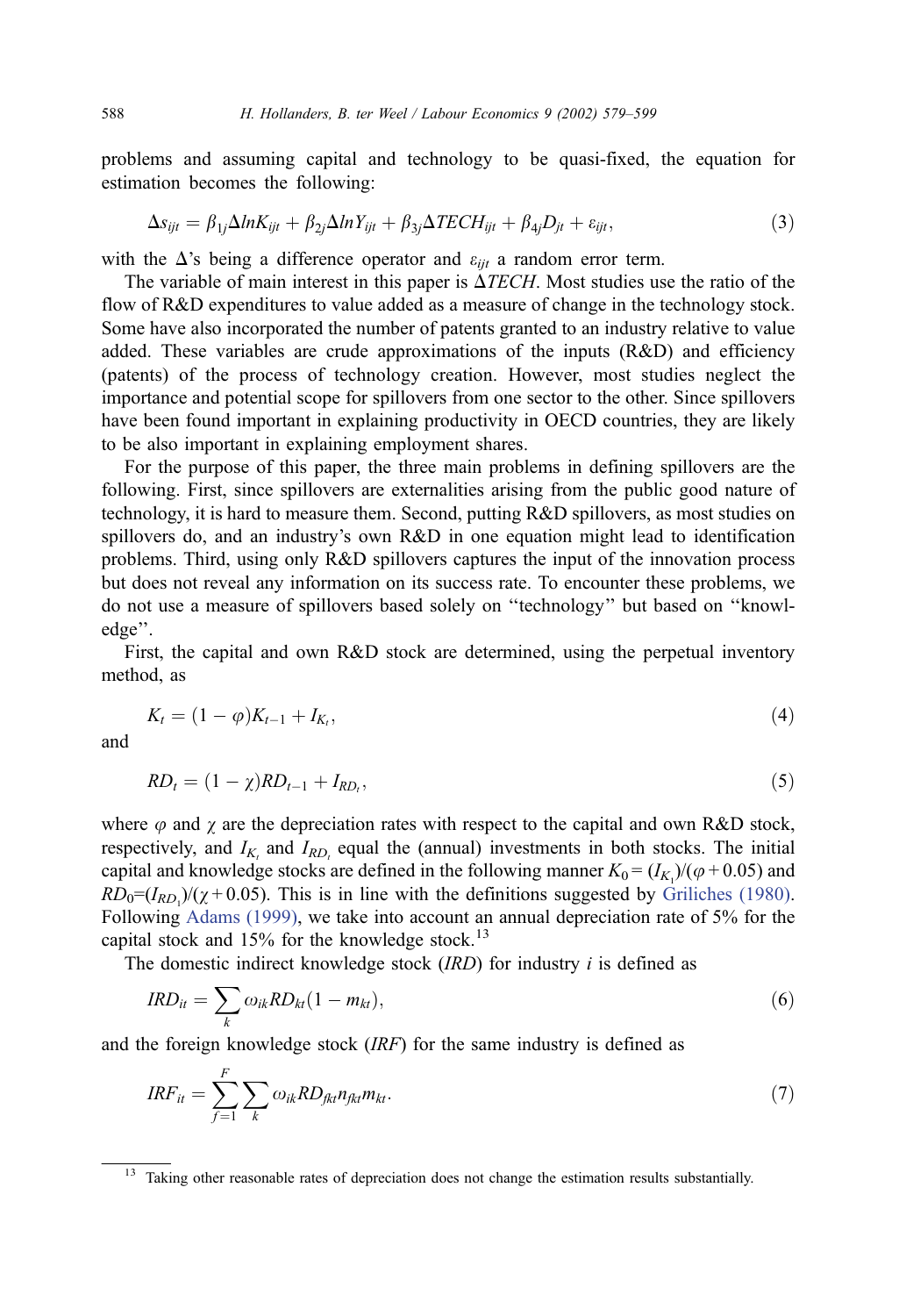In Eqs. (6) and (7),  $\omega_{ik}$  is defined as the part of R&D performed by sector k that spills over to sector *i* using the values in row *i* and column *k* of the spillover matrix<sup>14</sup> and  $m_k$  is the import weight of sector k, relative to total imports of sector k in all countries. In Eq.  $(7)$ ,  $F$  is the number of trading partners that are taken into consideration, in this case 13. We assume 14 OECD countries from which trade occurs. Besides Finland, France, Germany, Japan, the United Kingdom and the United States, these countries are Australia, Canada, Denmark, Italy, the Netherlands, Norway, Spain and Sweden. We are aware that some trade is neglected by taking only 14 countries, but on average, over 90% of all trade between industries is covered. The variable labelled  $n_{ik}$  gives us the import share of sector k in country f's total imports. The import weight  $m_k$  is taken as an indicator of the degree of interaction between the countries involved, which is likely to have an impact in terms of to what extent spillovers flow between countries. Finally, we use stocks rather than flows because we assume knowledge to be cumulative. Changes in knowledge are therefore due to depreciation of knowledge and investments in new knowledge.

#### 4. Results

#### 4.1. Basic regression

In the literature, positive correlations have been reported between R&D intensity and the employment of more skilled workers and between increasing levels of R&D effort and skill upgrading. In [Table 3,](#page-12-0) the results of a regression only including R&D intensity as an explanatory variable for the changing employment structure are reported. We estimated a model of 5-year changes for each of the six countries. Each equation also includes a set of country dummies to control for country-specific shocks and is weighted by industry size. In the table we report estimates for three different dependent variables. The first column reports regressions taking high-skilled workers (high-skilled white-collar and blue-collar workers) as the dependent variable. The second column includes only white-collar highskilled workers and the third column nonproduction workers (white-collar workers). Taking nonproduction workers as the dependent variable to define changes in the employment shares of skilled workers is consistent with the studies of [Berman et al.](#page-20-0) (1998), [Machin and Van Reenen \(1998\)](#page-21-0) and [Berman and Machin \(2000\).](#page-20-0) For each country, we have first estimated the total effect of R&D intensity on employment shares. We also estimated the effects of R&D intensity on the employment shares in high-tech industries and low-tech industries separately, except for Germany and Japan where too little information for high-tech industries is available.

Consistent with the estimates reported in the literature, in all cases (but one), the estimated coefficients on the R&D variable are positive and in most cases significant at the 5% level. For the full sample of each country, only the coefficients for France, Japan, the United Kingdom and the United States (high-skilled workers) and the nonproduction workers in Japan are not significantly positive at the 5% level. The coefficients for the employment shares of high-skilled workers are worse than the coefficients found for

<sup>&</sup>lt;sup>14</sup> Note that as the diagonal of the spillover matrix is put at zero,  $\omega_{jj} = 0$ .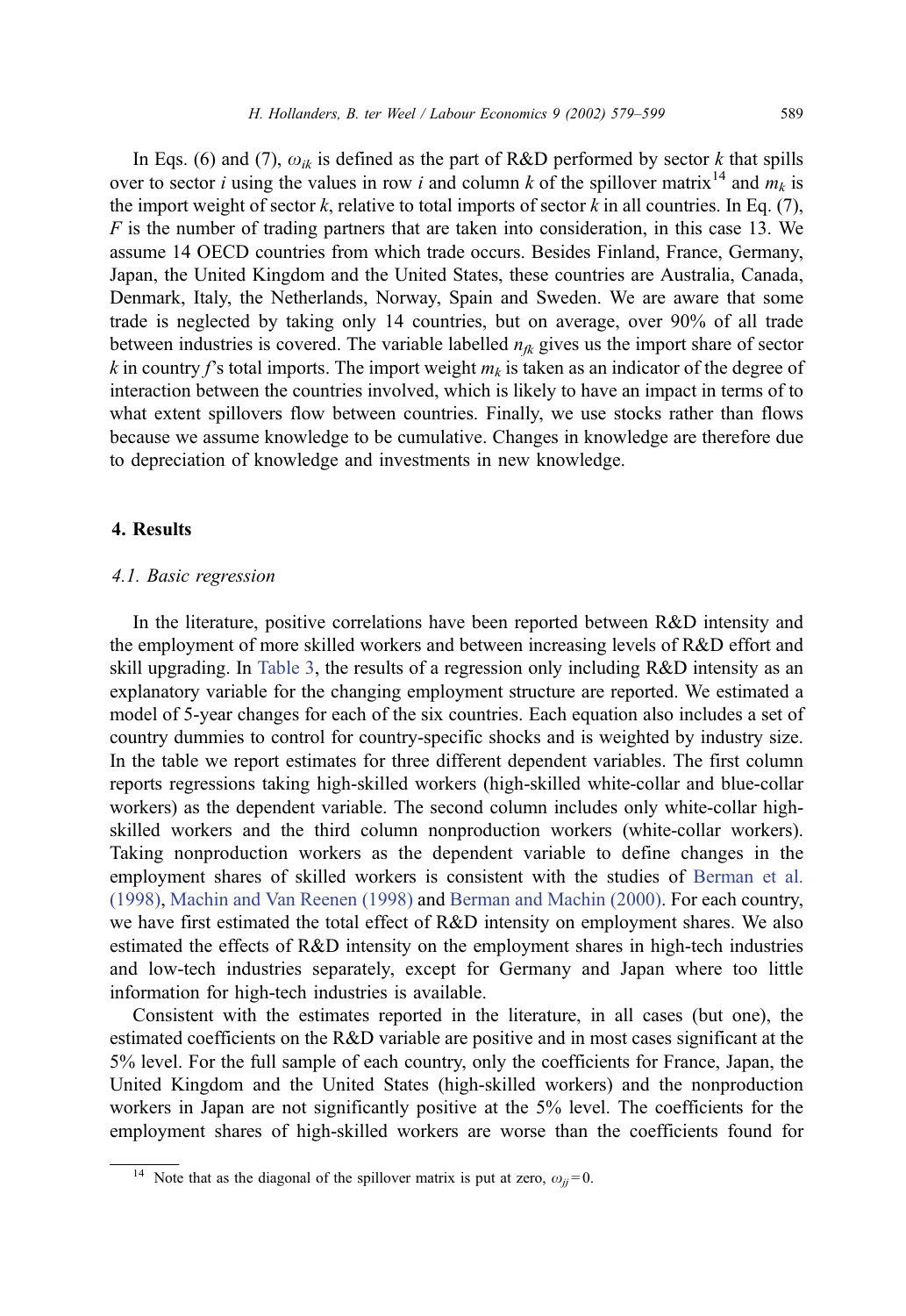Table 3

Basic regressions of changes in high-skilled, white-collar high-skilled and nonproduction workers' employment shares on R&D intensity (5-year changes)

|                      |                         | Changes in high-skilled<br>employment shares | Changes in white-collar<br>high-skilled employment<br>shares | Changes in<br>nonproduction<br>employment shares | Sample<br>size |
|----------------------|-------------------------|----------------------------------------------|--------------------------------------------------------------|--------------------------------------------------|----------------|
| Finland              | Total                   | $0.013(0.004)$ *                             | $0.025(0.003)*$                                              | $0.018(0.005)*$                                  | 66             |
|                      | High-tech<br>industries | 0.019(0.012)                                 | $0.033$ $(0.012)*$                                           | $0.024~(0.012)*$                                 | 15             |
|                      | Low-tech<br>industries  | 0.011(0.007)                                 | $0.020(0.003)*$                                              | $0.015(0.005)^*$                                 | 27             |
| France               | Total                   | 0.035(0.020)                                 | $0.046$ $(0.018)*$                                           | $0.035(0.007)$ *                                 | 44             |
|                      | High-tech<br>industries | $0.137(0.065)*$                              | $0.150(0.058)*$                                              | $0.140~(0.062)*$                                 | 10             |
|                      | Low-tech<br>industries  | 0.029(0.025)                                 | 0.029(0.025)                                                 | 0.028(0.025)                                     | 18             |
| Germany              | Total<br>High-tech      | $0.027(0.006)*$                              | $0.017(0.004)*$                                              | $0.021(0.007)$ *                                 | 36             |
|                      | industries              |                                              |                                                              |                                                  |                |
|                      | Low-tech<br>industries  | $0.024~(0.006)*$                             | $0.018(0.004)*$                                              | $0.020(0.004)$ *                                 | 16             |
| Japan                | Total<br>High-tech      | 0.012(0.019)                                 | $0.022$ $(0.007)*$                                           | 0.013(0.009)                                     | 38             |
|                      | industries              |                                              |                                                              |                                                  |                |
|                      | Low-tech<br>industries  | 0.009(0.015)                                 | $0.020(0.007)*$                                              | 0.012(0.010)                                     | 18             |
| United Kingdom       | Total                   | 0.015(0.008)                                 | $0.030(0.011)*$                                              | $0.022(0.010)*$                                  | 66             |
|                      | High-tech<br>industries | $0.051(0.023)*$                              | $0.093(0.033)*$                                              | $0.070(0.023)*$                                  | 15             |
|                      | Low-tech<br>industries  | 0.020(0.027)                                 | $0.026(0.012)*$                                              | 0.021(0.012)                                     | 27             |
| <b>United States</b> | Total                   | 0.037(0.025)                                 | $0.052(0.020)*$                                              | $0.047(0.020)*$                                  | 63             |
|                      | High-tech<br>industries | $0.074~(0.009)*$                             | $0.075(0.011)*$                                              | $0.075(0.011)*$                                  | 15             |
|                      | Low-tech<br>industries  | $-0.013(0.019)$                              | $0.008(0.003)*$                                              | $0.007(0.003)*$                                  | 24             |

Standard errors in parentheses. The time periods for Finland concerning the employment shares are 1975 – 1980, 1980 – 1985 and 1985 – 1990; for France 1982 – 1985 and 1985 – 1990; for Germany and Japan 1980 – 1985 and 1985 – 1990; for the United Kingdom 1981 – 1984, 1986 – 1988 and 1988 – 1992; and for the United States 1983 – 1985, 1985-1990 and 1990-1994.

\* Significant at the 5% level.

nonproduction workers, except for Germany. This might indicate that particularly whitecollar workers benefit in terms of employment shares from R&D efforts, whereas highskilled blue-collar workers do not seem to benefit as much from innovation efforts. If we investigate the employment shares of white-collar high-skilled workers only, it turns out that their employment shares reveal a higher and more significant correlation with R&D intensity, except for Germany. These results may not come as a surprise since scientists and engineers are included in the group of high-skilled white-collar workers. It seems

<span id="page-12-0"></span>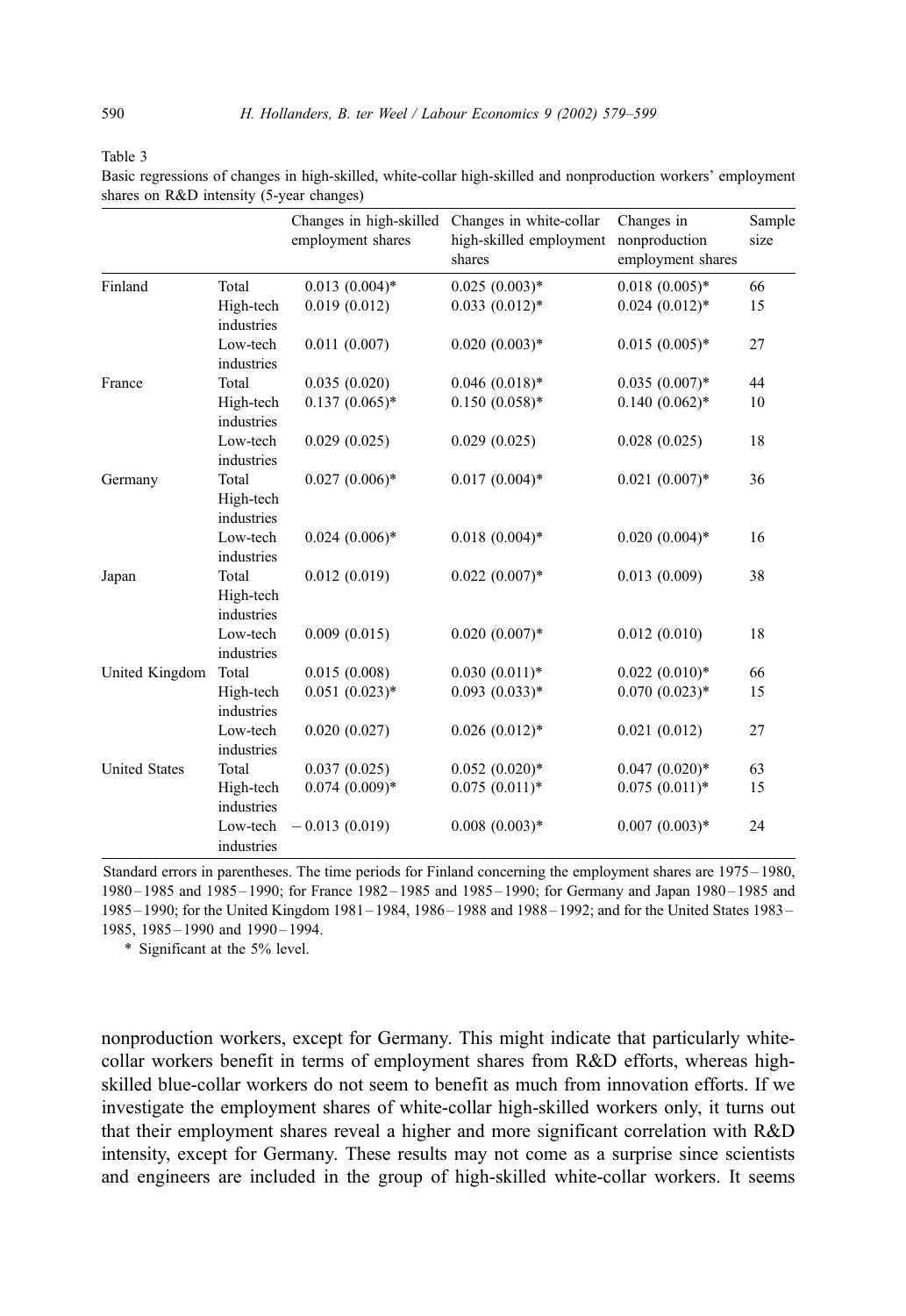rather obvious that their employment shares increase when a firm decides to put more effort into the process of research and development.<sup>15</sup>

Decomposing the effects of R&D intensity on employment shares of more-skilled workers by technology advancement of a sector shows that in the high-tech industries, there is a stronger and significant relationship between R&D intensity and the employment shares of more-skilled workers. For most countries, the coefficients are positive and significant at the 5% level for the high-tech industries (except for high-skilled workers in Finland). For the low-tech industries, the correlations are not so obvious and the results show a mixed pattern. For some definitions of more-skilled workers, like white-collar high-skilled workers, we find positive and significant results in all cases, except for France; for the high-skilled workers, none of the coefficients are significant at the 5% level. The coefficients for nonproduction workers suggest positive and significant results, except for France, Japan and the United Kingdom.<sup>16</sup>

Our overall reading of these results is that there seems to be a positive relationship between skill upgrading and R&D efforts. From decomposing the industries into high-tech and low-tech industries, the results suggest that in all six countries, industries with higher R&D intensities have upgraded their workforce faster. However, the coefficients are somewhat sensitive to the definition of ''skilled'' workers.<sup>17</sup> Taking the change in the employment share of high-skilled workers as the dependent variable leads to less convincing results than using the change in the employment share of white-collar highskilled workers; using the change in the employment share of nonproduction workers provides results that lie in between. We view the fact that a significant correlation is obtained for the employment shares of more skilled workers as a reassuring observation for interpreting the observed changes in ''skilled'' workers' employment shares. However, there does not seem to be a direct link between a worker's job and R&D intensity, except for scientists and engineers. Investigating the changes in employment shares of skilled workers based on their occupational level (defined as high-skilled workers) leads to less significant results and makes the correlation between ''skill'' and ''technology'' less clear. For example, an implication that can be directly drawn from these findings is that a secretary (nonproduction worker) working in a firm that devotes relatively many resources to the process of R&D (high-tech industry) faced an increase in her employment share relative to the same secretary employed in a firm that spends less on R&D (low-tech industry). This seems to be hard to understand and it seems likely therefore that a more

<sup>&</sup>lt;sup>15</sup> The correlation between the employment shares of scientists and engineers and R&D intensity is indeed higher than the correlation between the employment shares of white-collar high-skilled workers and R&D intensity. <sup>16</sup> These estimates confirm the results presented by [Berman et al. \(1998\),](#page-20-0) [Machin and Van Reenen \(1998\)](#page-21-0)

and [Berman and Machin \(2000\)](#page-20-0) for both OECD and developing countries. However, it is hard to compare the estimates because they use a different definition of R&D intensity and cover a different time period. They are also consistent with the estimates presented by [Doms et al. \(1997\)](#page-20-0) and [Autor et al. \(1998\)](#page-20-0) for the United States and [Machin \(1996\)](#page-21-0) for the United Kingdom. Estimates for the Netherlands over the period 1986–1998 by [Bruinshoofd et al. \(2001\)](#page-20-0) are also comparable to the estimates here.<br><sup>17</sup> We also tested whether the coefficients on R&D intensity between countries are statistically different from

one another. We are not able to statistically discriminate between the coefficients at the 5% level, but in most cases we are able to discriminate between the coefficients at the 10% level.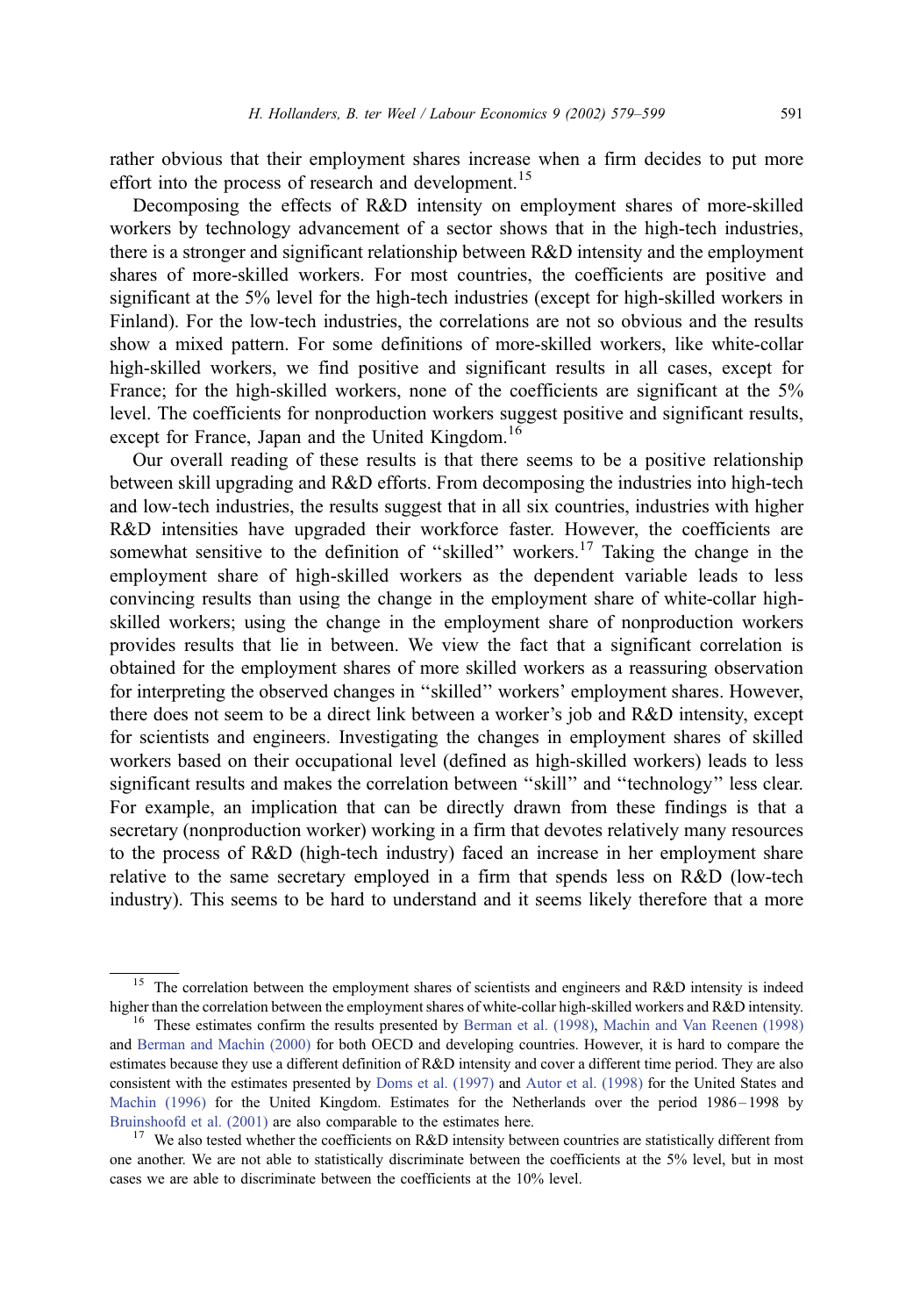direct measure of technology application or use is more appropriate to use, when we want to examine and understand the correlation between skill and technology. In the next section, we use knowledge spillovers to investigate to what extent the application and spread of technology is a determinant to explain the observed patterns.

#### 4.2. Estimation results including knowledge spillovers

[Table 4](#page-15-0) reports the regression results of estimating Eq. (3). In Eq. (3) we include, besides capital K and value added Y, R&D intensity  $RD/Y$  and the two measures of knowledge spillovers: IRD/Y are domestic knowledge spillovers or the domestic indirect knowledge stock and  $IRF/Y$  are international knowledge spillovers or the foreign international knowledge stock. The regressions are performed by country and shown for the three types of employment shares we also distinguished above. Because of lack of a sufficient number of observations, we are not able to report results by country based on a distinction between high-tech and low-tech industries.<sup>18</sup> [Table 5](#page-16-0) therefore reports those results for all countries pooled together.<sup>19</sup>

The regression results reported in [Table 4](#page-15-0) show in all instances a positive and significant relationship between changes in the employment shares and R&D intensity. Consistent with the results presented in [Table 3,](#page-12-0) the point estimates are highest in all countries (except for Germany) for the change in the employment share of white-collar high-skilled workers. This provides evidence that is very much in line with the hypothesis of skill-biased technological change that there is a positive relationship between new technology and changes in employment structures. However, the point estimates are of a much smaller magnitude. Comparing these coefficients to the coefficients reported by [Machin and Van Reenen \(1998\),](#page-21-0) we find in general smaller effects of R&D intensity on changes in the employment shares of skilled workers. In the second column, the coefficients on capital are reported. The interpretation of these coefficients is that it reveals information about the embodied part of technological change. New technology embodied in recent vintages of capital equipment is likely to correlate positively with the employment share of skilled workers (e.g. [Krusell et al., 2000\)](#page-21-0). We find this positive correlation between the employment share of skilled workers and capital growth except for Germany and Japan. For France and the United States, capital growth contributes positively and significantly to the change in the employment share of skilled workers, whereas in Finland and the United Kingdom, the point estimates are positive but not significant at the 5% level.

The coefficients on the knowledge spillover variables are of main interest. For the domestic knowledge spillovers, we find positive and significant results in almost all instances. Only for the employment shares of high-skilled and nonproduction workers in

<sup>&</sup>lt;sup>18</sup> Given that most of the upgrading takes place within sectors and that in each sector we might observe some persistent employment dynamics, we test the hypothesis that the change in the skill composition in each industry of manufacturing will follow the general upgrading trend in manufacturing with some deviations from it.

<sup>&</sup>lt;sup>19</sup> In an earlier version of this paper, we also tested models in which we imposed constant returns to scale, i.e.  $\beta_{1i} = -\beta_{2i}$  (see [Hollanders and ter Weel, 2000,](#page-21-0) [Table 2\)](#page-7-0). The results indicate that including  $\Delta \ln(K/Y)$ , instead of  $\Delta$ lnK and  $\Delta$ lnY separately, in most cases leads to the conclusion that we cannot reject the hypothesis of constant returns to scale.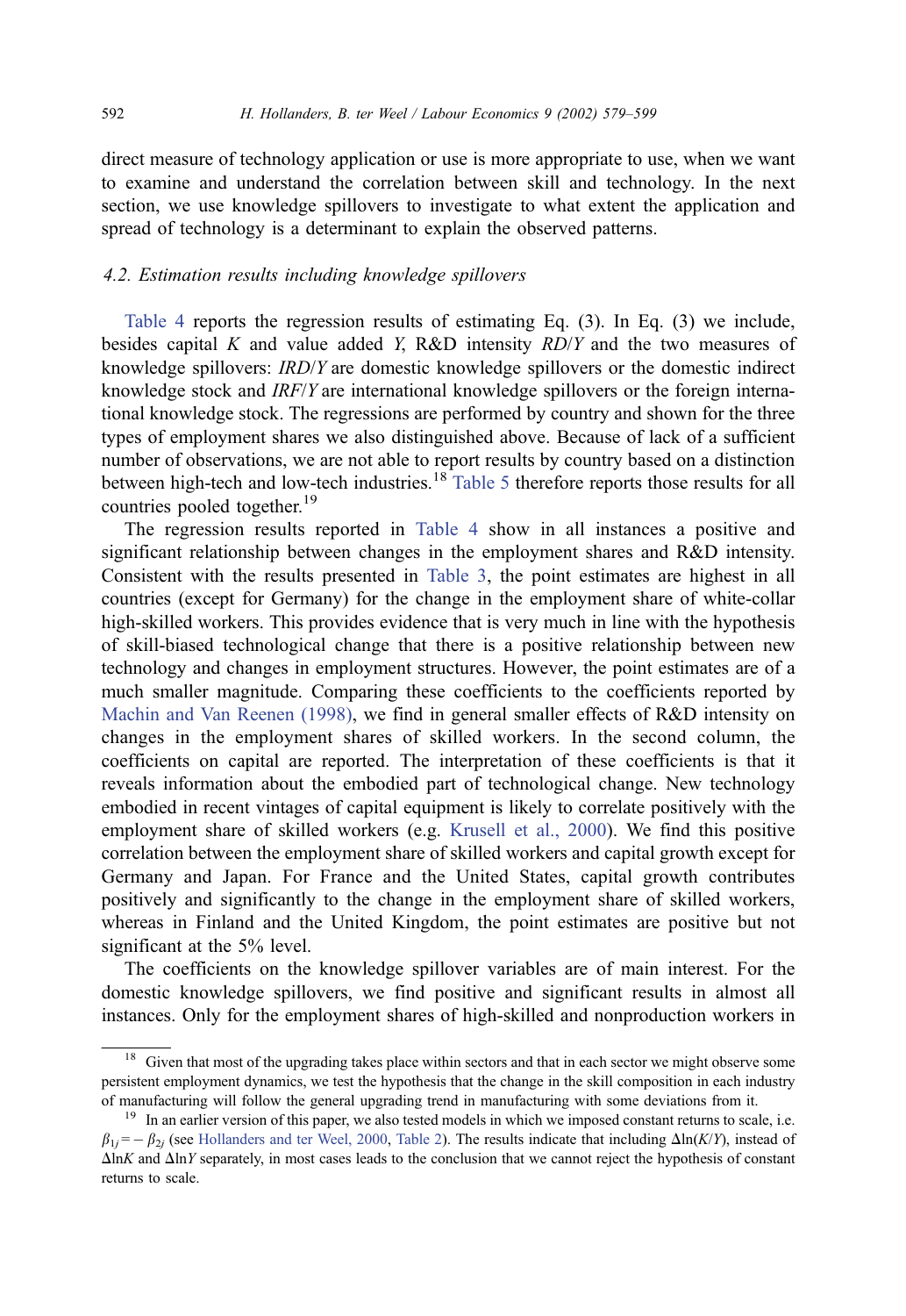|                      |                                   | RD/Y             | $\Delta$ ln $K$     | $\Delta$ ln $Y$   | <i>IRD</i> / <i>Y</i> | IRF/Y            | Sample<br>size |
|----------------------|-----------------------------------|------------------|---------------------|-------------------|-----------------------|------------------|----------------|
| Finland              | High-skilled workers              | $0.008(0.004)$ * | 0.026(0.015)        | $-0.069(0.018)^*$ | $0.004(0.002)*$       | 0.001(0.001)     | 66             |
|                      | White-collar high-skilled workers | $0.012(0.004)^*$ | 0.020(0.012)        | $-0.072(0.019)^*$ | $0.008(0.002)$ *      | $0.005(0.002)*$  | 66             |
|                      | Nonproduction workers             | $0.011(0.004)$ * | 0.019(0.012)        | $-0.068(0.021)^*$ | $0.006(0.003)*$       | 0.001(0.002)     | 66             |
| France               | High-skilled workers              | $0.020(0.009)*$  | $0.052(0.016)^*$    | $-0.001(0.012)$   | $0.009(0.004)$ *      | $0.009(0.005)^*$ | 44             |
|                      | White-collar high-skilled workers | $0.023(0.009)*$  | $0.053(0.017)^*$    | $-0.002(0.011)$   | $0.013(0.003)*$       | $0.012(0.004)*$  | 44             |
|                      | Nonproduction workers             | $0.020(0.008)*$  | $0.050(0.016)^*$    | $-0.001(0.010)$   | $0.010(0.004)$ *      | $0.010(0.005)*$  | 44             |
| Germany              | High-skilled workers              | $0.012(0.004)^*$ | $-0.019(0.012)$     | $-0.000(0.007)$   | $0.009(0.004)$ *      | $0.009(0.005)*$  | 36             |
|                      | White-collar high-skilled workers | $0.008(0.003)*$  | $-0.018(0.012)$     | $-0.001(0.006)$   | $0.006(0.003)*$       | 0.006(0.003)     | 36             |
|                      | Nonproduction workers             | $0.009(0.004)$ * | $-0.021(0.013)$     | $-0.000(0.007)$   | $0.008(0.003)*$       | $0.007(0.003)*$  | 36             |
| Japan                | High-skilled workers              | $0.012(0.004)$ * | $-0.045(0.021)^{*}$ | $0.032(0.010)*$   | 0.004(0.003)          | $0.005(0.002)$ * | 38             |
|                      | White-collar high-skilled workers | $0.015(0.004)^*$ | $-0.046(0.022)$ *   | $0.028(0.011)*$   | $0.007(0.003)*$       | $0.007(0.003)*$  | 38             |
|                      | Nonproduction workers             | $0.012(0.005)^*$ | $-0.051(0.023)^{*}$ | $0.033(0.012)^*$  | 0.006(0.003)          | $0.006(0.003)*$  | 38             |
| United Kingdom       | High-skilled workers              | $0.013(0.006)*$  | 0.021(0.012)        | $0.034(0.016)*$   | 0.002(0.001)          | 0.001(0.001)     | 66             |
|                      | White-collar high-skilled workers | $0.020(0.010)*$  | 0.022(0.012)        | $0.032(0.016)$ *  | $0.009(0.003)*$       | $0.005(0.002)*$  | 66             |
|                      | Nonproduction workers             | $0.015(0.007)^*$ | 0.021(0.012)        | $0.032(0.016)$ *  | 0.004(0.002)          | $0.003(0.001)*$  | 66             |
| <b>United States</b> | High-skilled workers              | $0.030(0.015)*$  | $0.049(0.019)*$     | $-0.011(0.009)$   | 0.005(0.005)          | 0.002(0.002)     | 68             |
|                      | White-collar high-skilled workers | $0.035(0.015)^*$ | $0.050(0.020)*$     | $-0.012(0.008)$   | $0.007(0.003)*$       | $0.005(0.002)$ * | 68             |
|                      | Nonproduction workers             | $0.032(0.016)*$  | $0.050(0.020)*$     | $-0.012(0.008)$   | 0.005(0.003)          | 0.004(0.002)     | 68             |

<span id="page-15-0"></span>Table 4Changes in the high-skilled workers' employment shares in manufacturing, 1975 – 1995 (5-year changes)

Heteroskedasticity-consistent standard errors in parentheses. When we test for constant returns to scale, this hypothesis cannot be rejected. The time periods for Finland concerning the employment shares are 1975-1980, 1980-1985 and 1985-1990; for France 1982-1985 and 1985-1990; for Germany and Japan 1980-1985 and 1985-1990; for the United Kingdom 1981 – 1984, 1986 – 1988 and 1988 – 1992; and for the United States 1983 – 1985, 1985 – 1990 and 1990 – 1994.

\* Significant at the 5% level.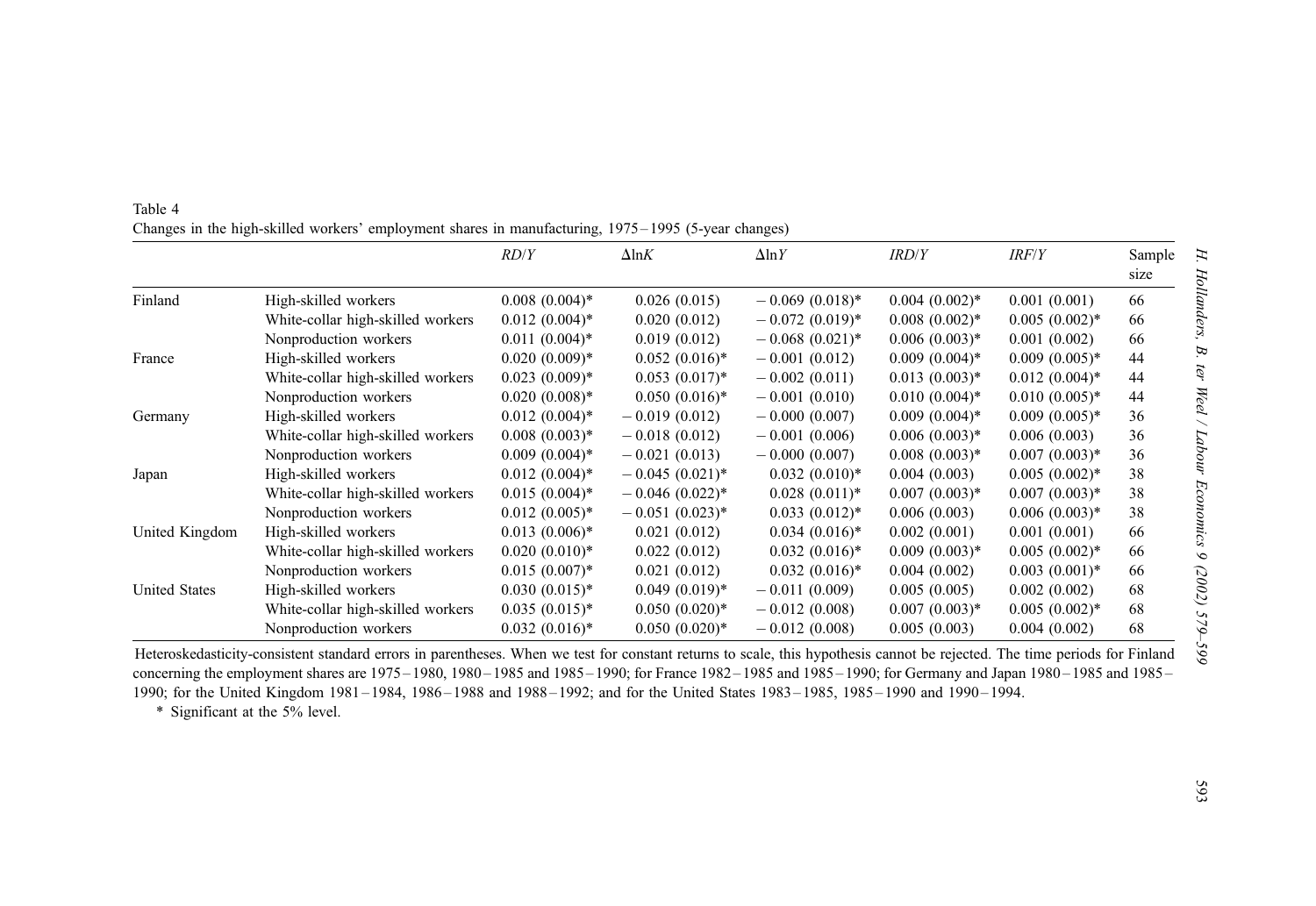<span id="page-16-0"></span>

| Table 5                                                                                                                                                  |  |
|----------------------------------------------------------------------------------------------------------------------------------------------------------|--|
| Changes in employment shares in manufacturing within different industries selected on the basis of technological advancement, 1975–1995 (5-year changes) |  |

|               |                                   | RD/Y             | $\Delta$ ln $K$  | $\Delta$ ln $Y$ | <i>IRD</i> / <i>Y</i> | <i>IRF/Y</i>     | Sample size |
|---------------|-----------------------------------|------------------|------------------|-----------------|-----------------------|------------------|-------------|
| All countries | High-skilled workers              | $0.018(0.006)*$  | 0.026(0.015)     | 0.013(0.012)    | $0.006(0.002)$ *      | $0.005(0.002)$ * | 313         |
|               | High-tech industries              | $0.030(0.008)$ * | 0.032(0.016)     | 0.012(0.011)    | $0.005(0.002)^*$      | $0.004(0.002)*$  | 65          |
|               | Low-tech industries               | 0.006(0.004)     | 0.021(0.015)     | 0.008(0.008)    | $0.006(0.002)*$       | $0.006(0.001)*$  | 130         |
| All countries | White-collar high-skilled workers | $0.020(0.007)^*$ | 0.028(0.015)     | 0.014(0.007)    | $0.008(0.003)*$       | $0.007(0.003)*$  | 313         |
|               | High-tech industries              | $0.043(0.009)*$  | $0.034(0.016)$ * | 0.013(0.011)    | $0.007(0.002)^*$      | $0.006(0.002)$ * | 65          |
|               | Low-tech industries               | 0.008(0.004)     | 0.020(0.015)     | 0.010(0.010)    | $0.007(0.003)*$       | $0.008(0.002)$ * | 130         |
| All countries | Nonproduction workers             | $0.019(0.006)^*$ | 0.026(0.015)     | 0.015(0.012)    | $0.006(0.001)^*$      | $0.007(0.003)*$  | 313         |
|               | High-tech industries              | $0.032(0.008)*$  | $0.032(0.015)^*$ | 0.015(0.008)    | $0.005(0.002)^*$      | $0.005(0.002)$ * | 65          |
|               | Low-tech industries               | 0.006(0.004)     | 0.020(0.014)     | 0.008(0.008)    | $0.006(0.002)*$       | $0.007(0.002)*$  | 130         |

Heteroskedasticity-consistent standard errors in parentheses. In the regression analysis, the countries have been pooled. When we test for constant returns to scale, this hypothesis cannot be rejected. The time periods for Finland concerning the employment shares are  $1975 - 1980$ ,  $1980 - 1985$  and  $1985 - 1990$ ; for France  $1982 - 1985$  and 1985 – 1990; for Germany and Japan 1980 – 1985 and 1985 – 1990; for the United Kingdom 1981 – 1984, 1986 – 1988 and 1988 – 1992; and for the United States 1983 – 1985, 1985-1990 and 1990-1994.

\* Significant at the 5% level.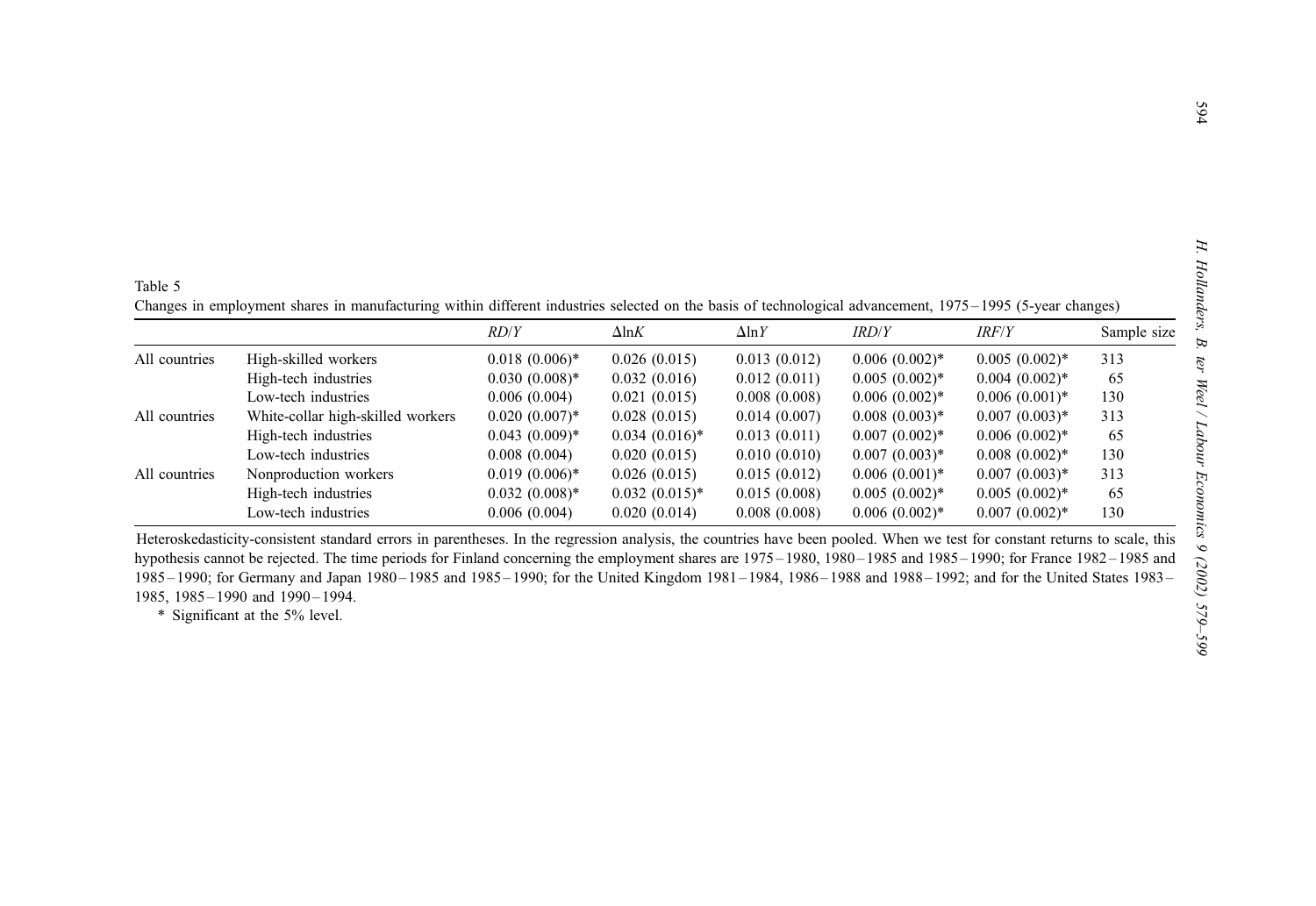Japan, the United Kingdom and the United States, the results are not significant at the 5% level. For the knowledge spillovers from abroad, we obtain also significant and positive coefficients except for high-skilled workers in Finland, the United Kingdom and the United States, for white-collar high-skilled workers in Germany and for nonproduction workers in Finland and the United States. $^{20}$  These results point towards a nonnegligible role of knowledge spillovers in explaining the changes in the employment of skilled workers.<sup>21</sup> Not only the development of new technologies captured by measures of R&D inputs in the process of innovation but also the application of new technologies captured by the knowledge spillovers seem to be important in explaining skill upgrading. Although the coefficients on the spillover variables are smaller than the coefficients on the R&D variable, this result also stresses the importance of distinguishing between the process of R&D, which requires by definition scientists and engineers and the spread and use of the new technology from which it is not a priori obvious that it requires more skilled workers. Our results suggest that both the development and use (as measured by spillovers) of new technology is skill-biased. $^{22}$ 

Although these results present an intriguing perspective on the relationship between technology and skill upgrading in several countries, it does not reveal any information about the effects for different industries with different R&D efforts. In [Table 5,](#page-16-0) we pooled the data and distinguish between high-tech and low-tech industries. In addition, we distinguish between three dependent variables: changes in the employment shares of (i) high-skilled workers, (ii) white-collar high-skilled workers and (iii) nonproduction workers.

The results reported in [Table 5](#page-16-0) show significant coefficients for R&D intensity in all instances, except for the low-tech sample. This result suggests that skill upgrading resulting from efforts addressed towards the process of R&D is typically observed in high-tech industries, whereas an amplification in the creation of new technologies in low-tech industries (if any) is not (significantly) characterized by skill upgrading. The coefficients on the spillover variables are all significant at the 5% level. These coefficients, although generally smaller in magnitude than the coefficients on the R&D variable, suggest that skill upgrading is also likely to be the result of spillover effects. Particularly when looking at the regression results for the low-tech sample, our reading is that spillover effects are more important in explaining skill upgrading than the development of new technologies (measured by R&D intensity). From these results, we may conclude that the use of new technologies, created in other industries, in lowtech industries is explaining the patterns of skill upgrading, whereas the creation and development of new technologies is generating skill upgrading in the high-tech

<sup>&</sup>lt;sup>20</sup> We tested for the joint significance of all three technology variables and find that they are jointly significant in all instances. We also tested for differences between countries in the technology variables explaining the skill upgrading. The tests reveal that we cannot reject the hypothesis that the technology variables are similar.

 $21$  The reader might be concerned with the potential endogeneity of R&D and the spillover variables. We therefore also considered regression equations in which the R&D and spillover variables from the first year for which we have skill data are considered. Several specifications of this approach yield results still revealing a positive correlation between skill upgrading and the technology variables.

 $22$  [Bruinshoofd et al. \(2001\)](#page-20-0) perform a similar analysis for the Netherlands at the microeconomic level and obtain qualitatively similar results.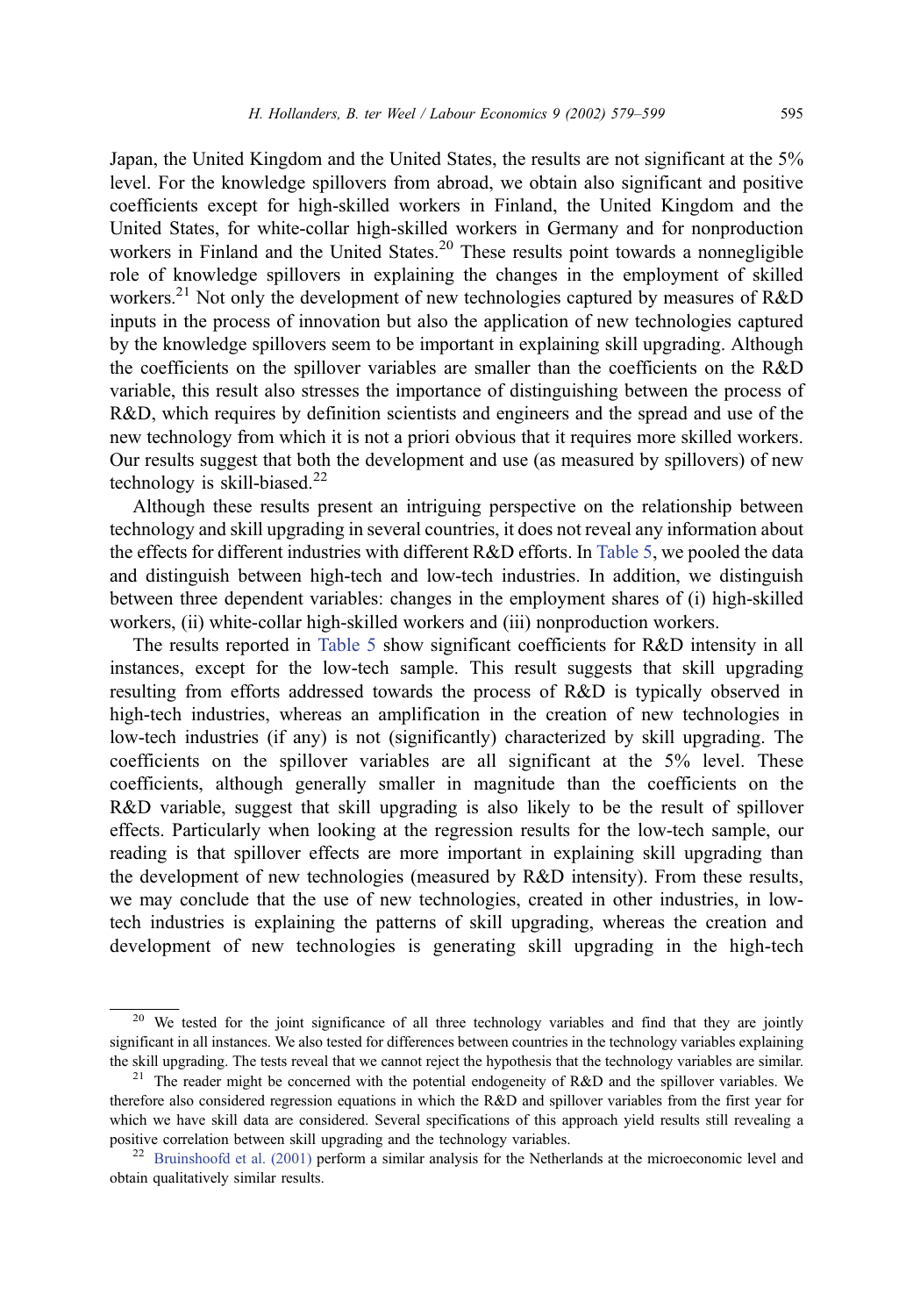industries. Overall, the combined estimates of spillovers are rather high and for the sample as a whole comparable to the estimate of  $R&D$  intensity.<sup>23</sup> In addition, comparing the regression results in [Table 5](#page-16-0) with the ones in [Table 3,](#page-12-0) we observe that an analysis like the one reported in [Table 3](#page-12-0) underestimates the effects of technology on skill upgrading for all three definitions of more-skilled workers. Taking into account knowledge spillovers generally reduces the coefficient on R&D intensity but leads to a much larger impact of technology on skill upgrading via the channel of knowledge spillovers.<sup>24</sup>

## 5. Conclusions

This paper has analysed to what extent changes in the employment shares of more skilled workers can be explained by technological change. Our findings are consistent with the previous literature on skill-biased technological change that there seems to be a positive and significant correlation between skill upgrading and technological change. However, our analysis has not only included surges in the creation and development of new technologies (R&D) but also the spillovers from new technologies. By using knowledge spillovers, we are able to capture the usage of new technologies as well. It turns out that knowledge spillovers contribute a nonnegligible part to the story of skill upgrading. The coefficients on the knowledge spillovers, measured both domestically and internationally, are in most instances positively and significantly contributing to skill upgrading. The joint size of the effect is comparable to the impact of R&D on skill upgrading.

Second, we used different definitions of more skilled workers. We used high-skilled workers, white-collar high-skilled workers and nonproduction workers. From a theoretical point of view, distinguishing between these three definitions is important because they consist of different workers. High-skilled workers are selected by the level of occupation they are working in; white-collar high-skilled are a subgroup of the highskilled workers; and nonproduction workers, most widely applied in international studies on skill-biased technological change so far, are defined as workers in white-collar occupations. However, the estimates show that, although the shares of the definitions of more skilled workers differ to some extent, the point estimates are different but not statistically significantly so.

Finally, we distinguished between high-tech and low-tech industries. This distinction leads to different estimates. We found regression results pointing at a larger role for spillovers in low-tech manufacturing industries compared to high-tech industries to explain skill upgrading. In high-tech industries, own R&D efforts are more important in explaining skill upgrading.

<sup>&</sup>lt;sup>23</sup> We tested whether or not a constant returns to scale specification can be used to estimate this change. The results are that constant returns to scale can only be accepted for the low-tech sectors. In all other cases we have to reject this hypothesis.

<sup>&</sup>lt;sup>24</sup> Testing for differences in the dependent variables leads to the conclusion that we are not able to significantly distinguish between them.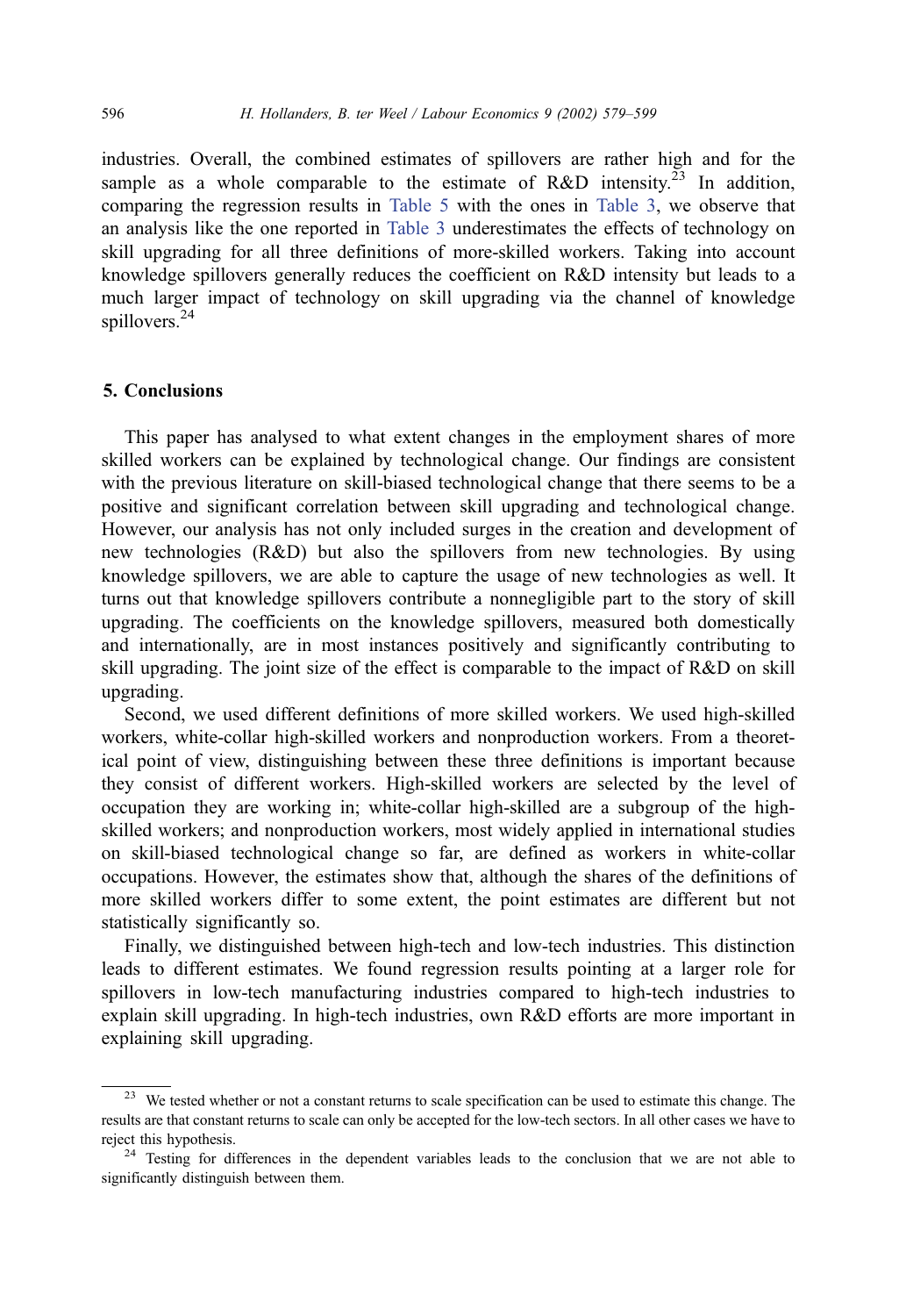Appendix A. Spillover matrix

|   |                | 2                                                  | 3 | 4 | -5 | 6 | $7\phantom{.0}$ | 8 | $\overline{9}$ | 10 | 11 12 |  | 13 14 15 | - 16 | 17 | 18 | 19 | 20 | 21                                                                                                                                                                                      | 22. |
|---|----------------|----------------------------------------------------|---|---|----|---|-----------------|---|----------------|----|-------|--|----------|------|----|----|----|----|-----------------------------------------------------------------------------------------------------------------------------------------------------------------------------------------|-----|
|   | 0.000 0.007    |                                                    |   |   |    |   |                 |   |                |    |       |  |          |      |    |    |    |    | $0.000$ $0.004$ $0.284$ $0.263$ $0.001$ $0.000$ $0.002$ $0.000$ $0.000$ $0.019$ $0.091$ $0.000$ $0.002$ $0.003$ $0.000$ $0.001$ $0.000$ $0.000$ $0.039$ $0.010$                         |     |
|   |                | 0.006 0.000                                        |   |   |    |   |                 |   |                |    |       |  |          |      |    |    |    |    | $0.002$ $0.026$ $0.085$ $0.005$ $0.001$ $0.016$ $0.018$ $0.002$ $0.091$ $0.042$ $0.249$ $0.003$ $0.012$ $0.013$ $0.000$ $0.006$ $0.002$ $0.004$ $0.050$ $0.083$                         |     |
|   |                | 0.003 0.017                                        |   |   |    |   |                 |   |                |    |       |  |          |      |    |    |    |    | $0.000$ $0.204$ $0.074$ $0.008$ $0.000$ $0.020$ $0.017$ $0.001$ $0.000$ $0.247$ $0.096$ $0.004$ $0.004$ $0.018$ $0.001$ $0.006$ $0.002$ $0.016$ $0.092$ $0.061$                         |     |
|   |                |                                                    |   |   |    |   |                 |   |                |    |       |  |          |      |    |    |    |    | $0.003$ $0.088$ $0.003$ $0.000$ $0.105$ $0.022$ $0.003$ $0.006$ $0.011$ $0.008$ $0.003$ $0.034$ $0.163$ $0.041$ $0.006$ $0.024$ $0.001$ $0.004$ $0.001$ $0.001$ $0.105$ $0.087$         |     |
|   |                |                                                    |   |   |    |   |                 |   |                |    |       |  |          |      |    |    |    |    | $0.013$ $0.018$ $0.000$ $0.011$ $0.000$ $0.167$ $0.025$ $0.002$ $0.039$ $0.004$ $0.002$ $0.018$ $0.085$ $0.004$ $0.007$ $0.013$ $0.000$ $0.001$ $0.000$ $0.001$ $0.043$ $0.014$         |     |
| 6 |                |                                                    |   |   |    |   |                 |   |                |    |       |  |          |      |    |    |    |    | $0.025$ $0.002$ $0.000$ $0.003$ $0.261$ $0.000$ $0.006$ $0.000$ $0.001$ $0.000$ $0.000$ $0.003$ $0.031$ $0.000$ $0.000$ $0.000$ $0.001$ $0.000$ $0.000$ $0.000$ $0.000$ $0.023$ $0.002$ |     |
|   |                | 0.005 0.003                                        |   |   |    |   |                 |   |                |    |       |  |          |      |    |    |    |    | $0.000$ $0.007$ $0.371$ $0.070$ $0.000$ $0.000$ $0.029$ $0.005$ $0.000$ $0.042$ $0.111$ $0.004$ $0.005$ $0.046$ $0.000$ $0.001$ $0.000$ $0.000$ $0.106$ $0.004$                         |     |
|   |                |                                                    |   |   |    |   |                 |   |                |    |       |  |          |      |    |    |    |    | $0.006$ $0.126$ $0.025$ $0.016$ $0.046$ $0.005$ $0.005$ $0.000$ $0.012$ $0.002$ $0.001$ $0.119$ $0.142$ $0.007$ $0.007$ $0.156$ $0.000$ $0.093$ $0.001$ $0.023$ $0.144$ $0.029$         |     |
|   |                |                                                    |   |   |    |   |                 |   |                |    |       |  |          |      |    |    |    |    | $0.003$ $0.004$ $0.007$ $0.042$ $0.135$ $0.008$ $0.001$ $0.001$ $0.000$ $0.005$ $0.001$ $0.107$ $0.212$ $0.002$ $0.008$ $0.020$ $0.001$ $0.005$ $0.001$ $0.001$ $0.049$ $0.020$         |     |
|   |                |                                                    |   |   |    |   |                 |   |                |    |       |  |          |      |    |    |    |    | 10 0.000 0.003 0.000 0.002 0.035 0.002 0.001 0.000 0.024 0.000 0.187 0.095 0.123 0.001 0.001 0.030 0.000 0.007 0.000 0.000 0.021 0.004                                                  |     |
|   |                |                                                    |   |   |    |   |                 |   |                |    |       |  |          |      |    |    |    |    | $11$ 0.000 0.002 0.000 0.016 0.069 0.007 0.003 0.001 0.020 0.298 0.000 0.085 0.092 0.002 0.008 0.043 0.000 0.007 0.000 0.001 0.015 0.010                                                |     |
|   |                |                                                    |   |   |    |   |                 |   |                |    |       |  |          |      |    |    |    |    | $12$ 0.004 0.003 0.016 0.034 0.027 0.004 0.002 0.004 0.038 0.012 0.009 0.000 0.187 0.004 0.016 0.052 0.002 0.026 0.002 0.004 0.051 0.024                                                |     |
|   |                |                                                    |   |   |    |   |                 |   |                |    |       |  |          |      |    |    |    |    | $13$ 0.029 0.020 0.002 0.016 0.069 0.014 0.003 0.002 0.020 0.007 0.006 0.110 0.000 0.005 0.007 0.024 0.002 0.039 0.003 0.004 0.060 0.030                                                |     |
|   |                |                                                    |   |   |    |   |                 |   |                |    |       |  |          |      |    |    |    |    | 14 0.000 0.001 0.001 0.006 0.006 0.001 0.000 0.000 0.001 0.000 0.000 0.008 0.012 0.000 0.075 0.027 0.000 0.004 0.000 0.002 0.075 0.019                                                  |     |
|   |                |                                                    |   |   |    |   |                 |   |                |    |       |  |          |      |    |    |    |    | 15 0.000 0.002 0.000 0.001 0.017 0.001 0.000 0.000 0.004 0.001 0.001 0.011 0.010 0.056 0.000 0.187 0.000 0.001 0.001 0.005 0.065 0.008                                                  |     |
|   |                |                                                    |   |   |    |   |                 |   |                |    |       |  |          |      |    |    |    |    | 16 0.001 0.002 0.001 0.005 0.008 0.000 0.000 0.001 0.009 0.002 0.007 0.038 0.029 0.020 0.355 0.000 0.000 0.012 0.001 0.006 0.059 0.005                                                  |     |
|   |                |                                                    |   |   |    |   |                 |   |                |    |       |  |          |      |    |    |    |    | $17$ $0.000$ $0.004$ $0.001$ $0.002$ $0.004$ $0.000$ $0.000$ $0.001$ $0.004$ $0.000$ $0.000$ $0.038$ $0.088$ $0.002$ $0.001$ $0.012$ $0.000$ $0.444$ $0.010$ $0.049$ $0.035$ $0.015$    |     |
|   | 18 0.001 0.005 |                                                    |   |   |    |   |                 |   |                |    |       |  |          |      |    |    |    |    | $0.005$ $0.057$ $0.019$ $0.001$ $0.000$ $0.044$ $0.039$ $0.002$ $0.001$ $0.085$ $0.194$ $0.003$ $0.007$ $0.027$ $0.003$ $0.000$ $0.004$ $0.080$ $0.033$ $0.023$                         |     |
|   |                |                                                    |   |   |    |   |                 |   |                |    |       |  |          |      |    |    |    |    | 19 0.000 0.000 0.003 0.004 0.008 0.000 0.000 0.005 0.001 0.000 0.062 0.153 0.006 0.014 0.028 0.029 0.133 0.000 0.015 0.077 0.024                                                        |     |
|   |                |                                                    |   |   |    |   |                 |   |                |    |       |  |          |      |    |    |    |    | $0.000$ $0.001$ $0.002$ $0.003$ $0.002$ $0.000$ $0.000$ $0.001$ $0.003$ $0.001$ $0.000$ $0.044$ $0.061$ $0.003$ $0.005$ $0.065$ $0.004$ $0.479$ $0.003$ $0.000$ $0.041$ $0.007$         |     |
|   |                | 21 0.011 0.003 0.001 0.022 0.071 0.111 0.005 0.001 |   |   |    |   |                 |   |                |    |       |  |          |      |    |    |    |    | $0.005$ $0.002$ $0.001$ $0.026$ $0.085$ $0.044$ $0.038$ $0.035$ $0.000$ $0.005$ $0.002$ $0.002$ $0.000$ $0.019$                                                                         |     |
|   |                |                                                    |   |   |    |   |                 |   |                |    |       |  |          |      |    |    |    |    | 22 0.009 0.076 0.003 0.034 0.026 0.002 0.001 0.004 0.009 0.001 0.001 0.041 0.121 0.189 0.042 0.031 0.003 0.008 0.001 0.006 0.110 0.000                                                  |     |

(1) Food, beverages and tobacco; (2) Textiles, apparel and leather; (3) Wood products and furniture; (4) Paper, paper products and printing; (5) Pharmaceuticals; (6) Other chemicals; (7) Refined oil and related products; (8) Rubber and plastic products, (9) Glass, stone and clay; (10) Ferrous metals; (11) Nonferrous metals; (12) Metal products; (13) Office and computing equipment; (14) Nonelectrical machinery; (15) Radio, TV and communication equipment; (16) Electrical machinery; (17) Shipbuilding; (18) Automobiles; (19) Aerospace; (20) Other transport; (21) Instruments; (22) Other manufacturing.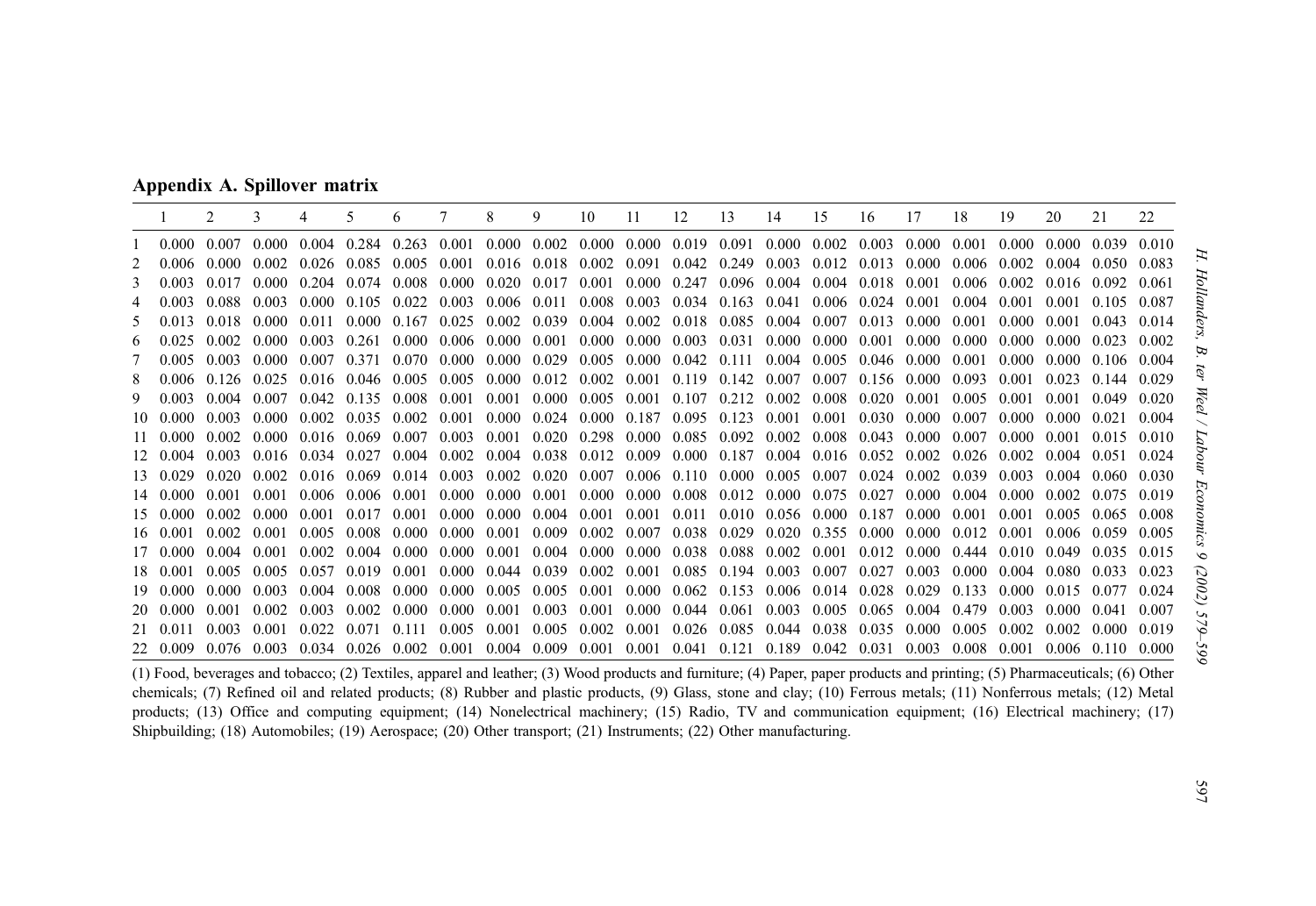#### <span id="page-20-0"></span>Acknowledgements

We appreciate the constructive comments and suggestions of Lawrence Katz, Stephen Machin, John Van Reenen, Luc Soete, Bart Verspagen, Thomas Ziesemer, and particularly those of two referees and the co-editor on an earlier version of this paper. Ter Weel also acknowledges financial support from the Netherlands Organization for Scientific Research (NWO). An earlier version of this paper appeared as MERIT Research Memorandum 2000– 001, Maastricht University, under the title ''Technology, knowledge spillovers, and changes in skill structure''.

### References

- Acemoglu, D., 2002. Technical change, inequality, and the labor market. Journal of Economic Literature 40,  $7 - 72.$
- Adams, J.D., 1999. The structure of firm R&D, the factor intensity of production and skill bias. Review of Economics and Statistics 81, 499 – 510.
- Autor, D.H., Katz, L.F., Krueger, A.B., 1998. Computing inequality: have computers changed the labor market. Quarterly Journal of Economics 113, 1169-1213.
- Bartel, A.P., Sicherman, N., 1999. Technological change and wages: an interindustry analysis. Journal of Political Economy 107, 285 – 325.
- Berman, E., Machin, S., 2000. Skill-biased technology transfers: evidence of factor-biased technological change in developing countries, Working paper, Boston University.
- Berman, E., Bound, J., Griliches, Z., 1994. Changes in the demand for skilled labor within U.S. manufacturing: evidence from the annual survey of manufactures. Quarterly Journal of Economics 109, 367 – 397.
- Berman, E., Bound, J., Machin, S., 1998. Implications of skill-biased technological change: international evidence. Quarterly Journal of Economics 113, 1245 – 1279.
- Betts, J.R., 1997. The skill bias of technological change in Canadian manufacturing industries. Review of Economics and Statistics 79, 146-150.
- Borghans, L., ter Weel, B., 2001. The diffusion of computers and the distribution of wages. Working paper, Maastricht University.
- Bound, J., Johnson, G.E., 1992. Changes in the structure of wages in the 1980s: an evaluation of alternative explanations. American Economic Review 82, 371 – 392.
- Bruinshoofd, A., Hollanders, H., ter Weel, B., 2001. Knowledge spillovers and wage inequality: an empirical analysis of Dutch manufacturing. Labour 15,  $641-661$ .
- Chennells, L., Van Reenen, J., 1999. Has technology hurt less skilled workers? An econometric survey of the effects of technical change and the structure of pay and jobs. Working paper, Institute for Fiscal Studies.
- Christensen, L.R., Jorgenson, D.W., Lau, L.J., 1973. Transcendental logarithmic production frontiers. Review of Economics and Statistics 55, 28 – 45.
- Coe, D.T., Helpman, E., 1995. International R&D spillovers. European Economic Review 45, 859 887.
- Colecchia, A., Papaconstantinou, G., 1996. The evolution of skills in OECD countries and the role of technology. STI working paper 1996/8, OECD.
- Doms, M., Dunne, T., Troske, K.R., 1997. Workers, wages, and technology. Quarterly Journal of Economics 112,  $253 - 290.$
- Freeman, R.B., Katz, L.F., 1995. Differences and Changes in Wage Structures. University of Chicago Press, Chicago.
- Goldin, C., Katz, L.F., 1998. The origins of technology-skill complementarity. Quarterly Journal of Economics 113, 693 – 732.
- Gould, E.D., Moav, O., Weinberg, B.A., 2001. Precautionary demand for education, inequality, and technological progress. Journal of Economic Growth 6, 285 – 315.
- Goux, D., Maurin, E., 2000. The decline in demand for unskilled labor: an empirical analysis method and its application to France. Review of Economics and Statistics 82, 596 – 607.